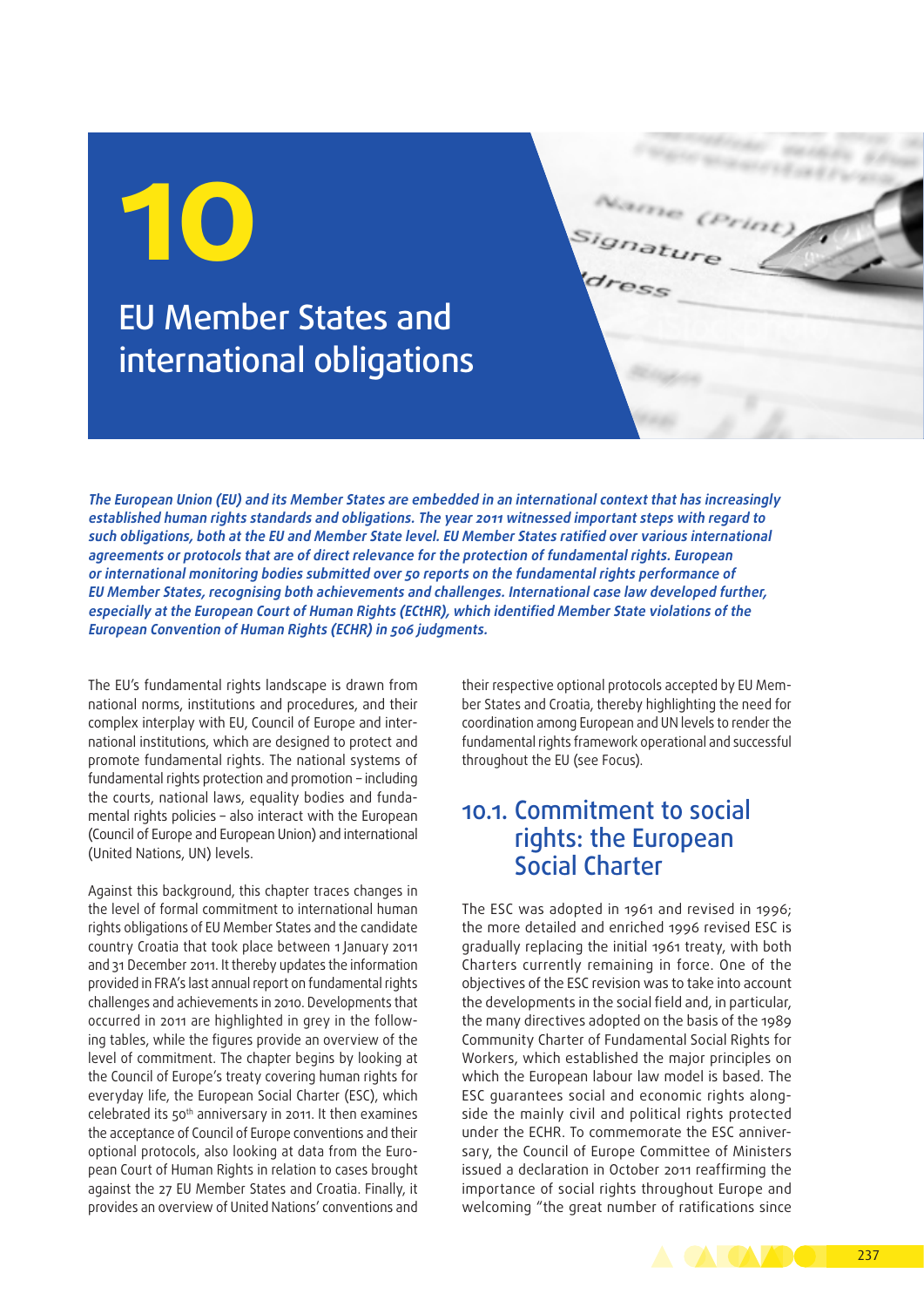|                | Number of<br><b>Country Charter provisions</b><br>examined | Number of<br>conclusions in<br>conformity | Number of<br>conclusions of<br>non-conformity | Non-conformity of State Party with number<br>of Charter provisions examined (%)<br>Red = greater than 25 %, Yellow = 15 %-25 %<br>Green = lower than $15\%$ |
|----------------|------------------------------------------------------------|-------------------------------------------|-----------------------------------------------|-------------------------------------------------------------------------------------------------------------------------------------------------------------|
| AT             | 20                                                         | 17                                        | 1                                             | 5                                                                                                                                                           |
| <b>BE</b>      | 29                                                         | 18                                        | $\overline{4}$                                | 14                                                                                                                                                          |
| <b>BG</b>      | 19                                                         | $\overline{4}$                            | 8                                             | 42                                                                                                                                                          |
| <b>CY</b>      | 23                                                         | 11                                        | 8                                             | 35                                                                                                                                                          |
| CZ             | 16                                                         | 10                                        | $\overline{4}$                                | 25                                                                                                                                                          |
| DE             | 23                                                         | 14                                        | 5                                             | 22                                                                                                                                                          |
| DK             | $\overline{3}$                                             | $\mathsf O$                               | $\overline{2}$                                | 67                                                                                                                                                          |
| EE             | 31                                                         | 21                                        | 5                                             | 16                                                                                                                                                          |
| EL             | 26                                                         | 13                                        | 8                                             | 31                                                                                                                                                          |
| ES             | 26                                                         | 15                                        | 6                                             | 23                                                                                                                                                          |
| FI.            | 30                                                         | 24                                        | $\overline{2}$                                | $\overline{7}$                                                                                                                                              |
| <b>FR</b>      | 36                                                         | 22                                        | 12                                            | 33                                                                                                                                                          |
| HU*            |                                                            |                                           |                                               |                                                                                                                                                             |
| IE             | 32                                                         | 14                                        | 13                                            | 41                                                                                                                                                          |
| IT             | 36                                                         | 17                                        | 16                                            | 44                                                                                                                                                          |
| LT             | 30                                                         | 19                                        | 6                                             | 20                                                                                                                                                          |
| LU             | 25                                                         | 16                                        | $\overline{4}$                                | 16                                                                                                                                                          |
| LV             | 6                                                          | $\overline{4}$                            | 1                                             | 17                                                                                                                                                          |
| <b>MT</b>      | 19                                                         | 11                                        | 5                                             | 26                                                                                                                                                          |
| $NL**$         | 35                                                         | 19                                        | 9                                             | 26                                                                                                                                                          |
| PL             | 23                                                         | 14                                        | 5                                             | 22                                                                                                                                                          |
| PT             | 36                                                         | 21                                        | $\overline{4}$                                | 11                                                                                                                                                          |
| R <sub>0</sub> | 21                                                         | $\overline{7}$                            | $\overline{7}$                                | 33                                                                                                                                                          |
| <b>SE</b>      | 31                                                         | 25                                        | $\overline{4}$                                | 13                                                                                                                                                          |
| <b>SI</b>      | 36                                                         | 13                                        | 12                                            | 33                                                                                                                                                          |
| <b>SK</b>      | 27                                                         | 11                                        | 8                                             | 30                                                                                                                                                          |
| <b>UK</b>      | 19                                                         | $\overline{7}$                            | 8                                             | 42                                                                                                                                                          |
| <b>HR</b>      | 16                                                         | 7                                         | 6                                             | 38                                                                                                                                                          |

#### **Table 10.1: Conformity and non‑conformity of national law and practice with provisions of the 1961 and 1996 ESC (and additional protocol) in 2011, as concluded by the ECSR, by country**

*Notes: \* Hungary failed to submit a report and consequently the ECSR was unable to adopt conclusions.*

*\*\* This only relates to the Netherlands and not to the Kingdom of the Netherlands overseas territories.*

*The discrepancy between the total number of cases examined and the number of cases with respect to which EU Member States are in conformity or non‑conformity with ESC provisions is due to the ECSR being unable to reach a conclusion for some situations, pending receipt of additional information from the EU Member State government concerned.*

*Source: FRA, 2011; data extracted from Council of Europe website, 'European Social Charter – The Conclusions of the European Committee of Social Rights for 2011', available at: [www.coe.int/T/DGHL/Monitoring/SocialCharter/NewsCOEPortal/](http://www.coe.int/T/DGHL/Monitoring/SocialCharter/NewsCOEPortal/Conclusions2011Publication_en.asp) [Conclusions2011Publication\\_en.asp](http://www.coe.int/T/DGHL/Monitoring/SocialCharter/NewsCOEPortal/Conclusions2011Publication_en.asp)*

the Second Summit of Heads of States and Governments" in 1997.1 To date, all EU Member States and the candidate country Croatia are among the 43 states Party to the 1961 ESC; with **Austria**'s ratification in 2011, 18 EU Member States have ratified the 1996 ESC (see Table 10.2). The Committee of Ministers further "expressed its resolve to secure the effectiveness of the Social Charter through an appropriate and efficient reporting system and, where applicable, the collective complaints procedure", urging all states who had

not yet done so to consider accepting the Collective Complaint Procedure Protocol (CCPP) (see Table 10.3).2 All EU Member States and **Croatia** have signed the CCPP; 12 of these, including Croatia, have also ratified this instrument. Only one EU Member State, **Finland**, has in addition accepted the submission of collective complaints (Article 2 of the CCPP) from national and international non‑governmental organisations (NGOs) and national trade unions.3



<sup>1</sup> Council of Europe, Committee of Ministers (2011), *Declaration of the Committee of Ministers on the 50th anniversary of the European Social Charter*, 12 October 2011.

<sup>2</sup> *Ibid.*

<sup>3</sup> For more information on the European Social Charter, see: [www.coe.int/t/dghl/monitoring/socialcharter/](http://www.coe.int/t/dghl/monitoring/socialcharter/Presentation/Overview_en.asp) [Presentation/Overview\\_en.asp.](http://www.coe.int/t/dghl/monitoring/socialcharter/Presentation/Overview_en.asp)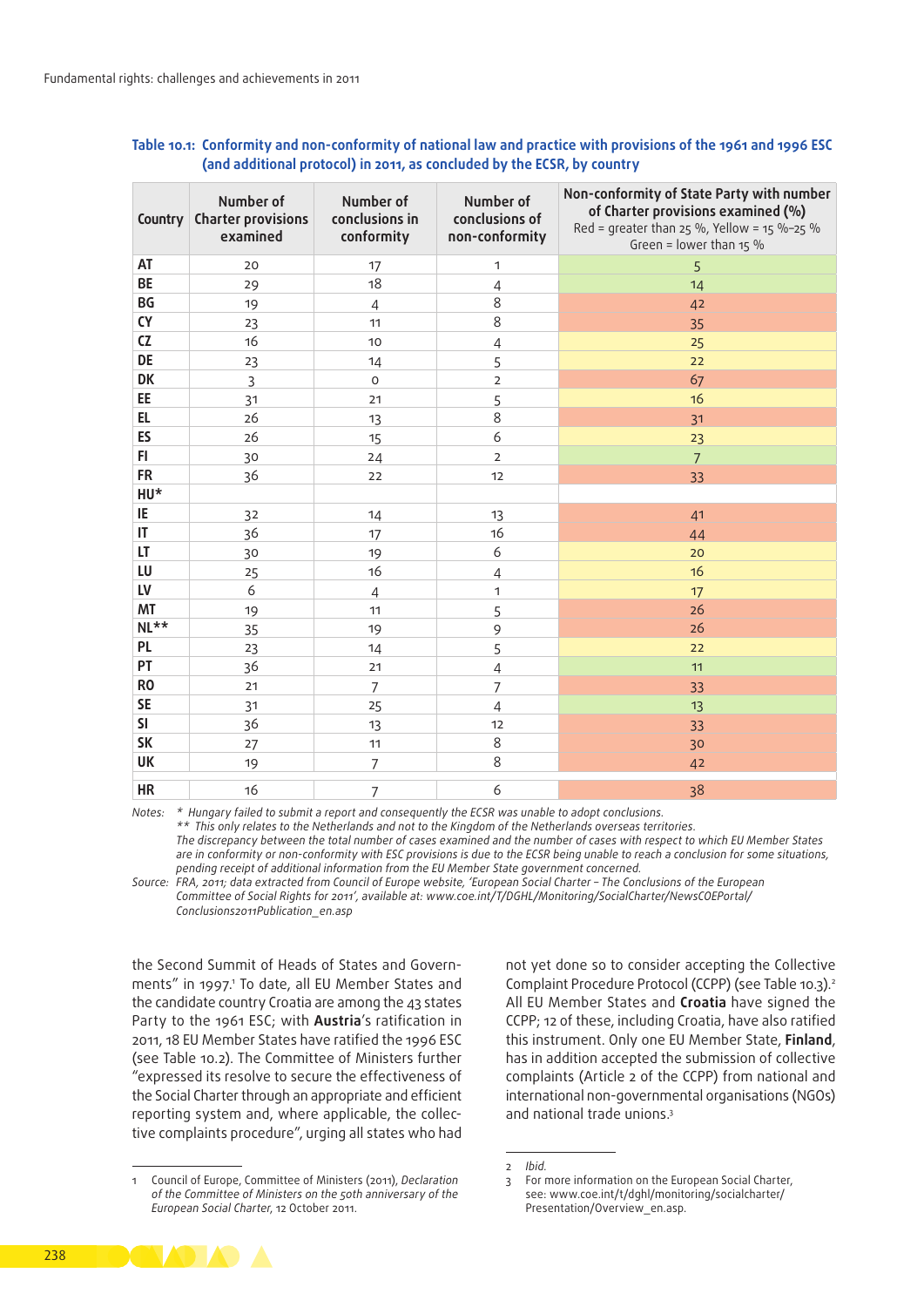

To ensure compliance with the provisions of both the 1961 and 1996 ESC, as well as with those of the 1988 Additional Protocol, the European Committee of Social Rights (ECSR) monitors on a four-year cycle the implementation of the treaty by the State Parties. To cover all provisions during this four-year cycle, the ECSR has determined four thematic groups of provisions. States present a report on one of the four thematic groups of provisions on an annual basis. As a result, each provision of the Charter is reported on once every four years. As regards the 27 EU Member States and Croatia, the theme of 2011 focused on children, families and migrants, relating to Articles 7, 8, 16, 19, 27 and 31 of the Charter. Consequently, the ECSR examined in 2011 the application of these articles as provided for in the 1961 ESC by **Croatia** and 11 EU Member States – **Austria,** the **Czech Republic, Denmark, Germany, Greece, Latvia, Luxembourg, Poland, Slovakia, Spain** and the **United Kingdom**, while examining the application of these articles as provided for in the 1996 ESC by 15 EU Member States – **Belgium, Bulgaria, Cyprus, Estonia, Finland, France, Ireland, Italy, Lithuania, Malta,** the **Netherlands, Portugal, Romania, Slove‑ nia and Sweden**. **Hungary** did not submit a report in time. Of the provisions examined in relation to each State Party, ranging from three to 36 depending on the number of provisions accepted by a state, an average of 27 % of ESCR conclusions stated a non‑conformity with Charter provisions across all EU Member States and Croatia. Table 10.1 outlines the number of provisions examined as well as the number and rate of conformity of national law and practice with ESC provisions by EU Member State and Croatia. Table 10.2 provides an overview of EU Member States' and Croatia's acceptance of ESC provisions.

## 10.2. Acceptance of Council of Europe conventions and protocols

Several important developments occurred in relation to Council of Europe conventions and protocols in 2011. Most notably, in April, the Council of Europe adopted a new Convention on Preventing and Combating Violence against Women and domestic Violence ('Istanbul Convention'), a comprehensive legal framework for

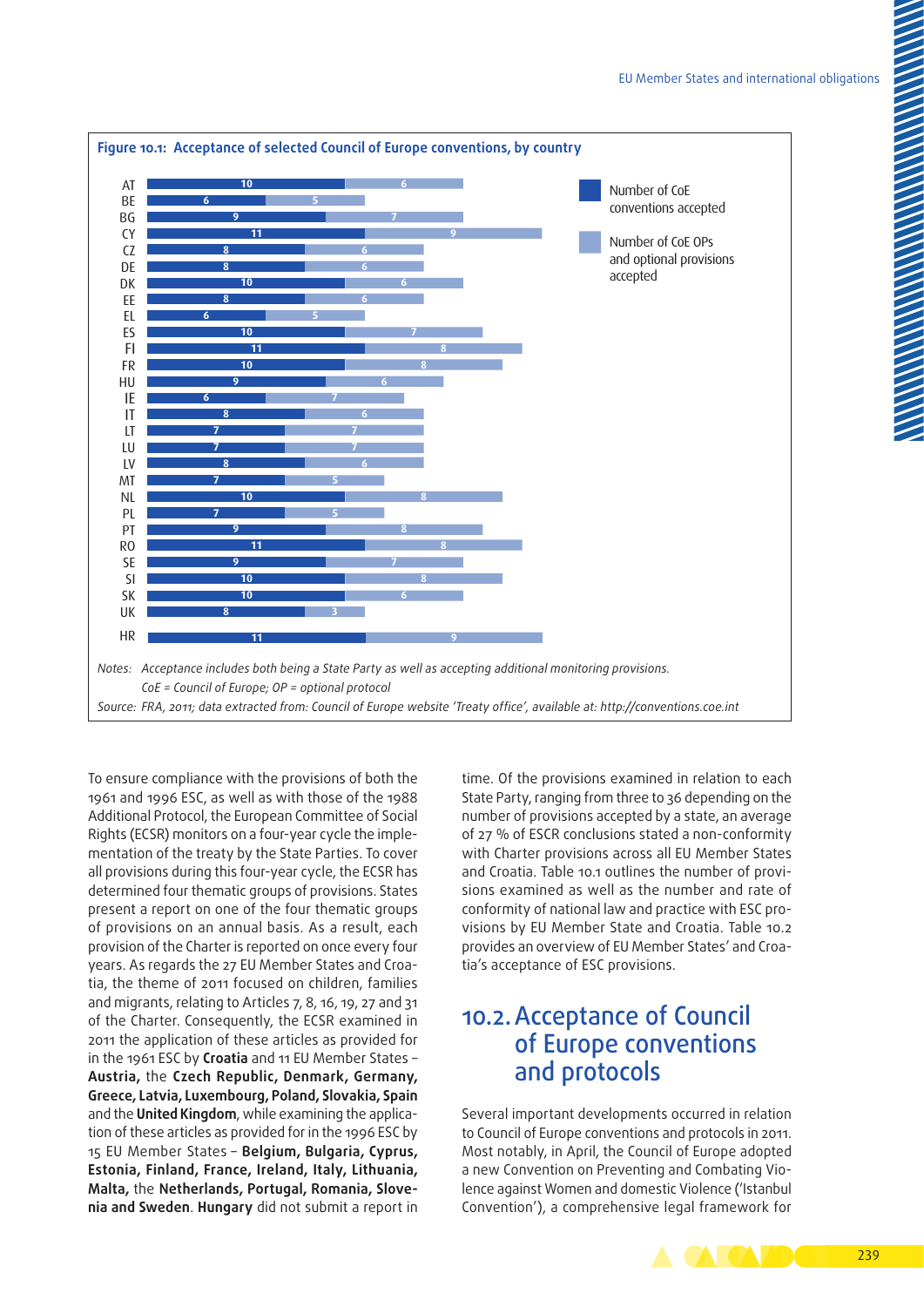#### Table 10.2: Acceptance of different ESC provisions, by country

*Notes: Acceptance includes both being a State Party as well as accepting additional monitoring provisions. Yellow-shaded boxes indicate developments in 2011.*

*Source: FRA, 2011; data extracted from Council of Europe website 'European Social Charter – Table of accepted provisions', available at: [www.coe.](http://www.coe.int/t/dghl/monitoring/socialcharter/Presentation/ProvisionsIndex_en.asp) [int/t/dghl/monitoring/socialcharter/Presentation/ProvisionsIndex\\_en.asp](http://www.coe.int/t/dghl/monitoring/socialcharter/Presentation/ProvisionsIndex_en.asp) and [www.coe.int/t/dghl/monitoring/socialcharter/Presentation/](/www.coe.int/t/dghl/monitoring/socialcharter/Presentation/ProvisionTableRevOct2011.pdf ) [ProvisionTableRevOct2011.pdf](/www.coe.int/t/dghl/monitoring/socialcharter/Presentation/ProvisionTableRevOct2011.pdf ) and [www.coe.int/t/dghl/monitoring/socialcharter/Presentation/ProvisionTableRevOct2011.pdf](http://www.coe.int/t/dghl/monitoring/socialcharter/Presentation/ProvisionTableRevOct2011.pdf)*

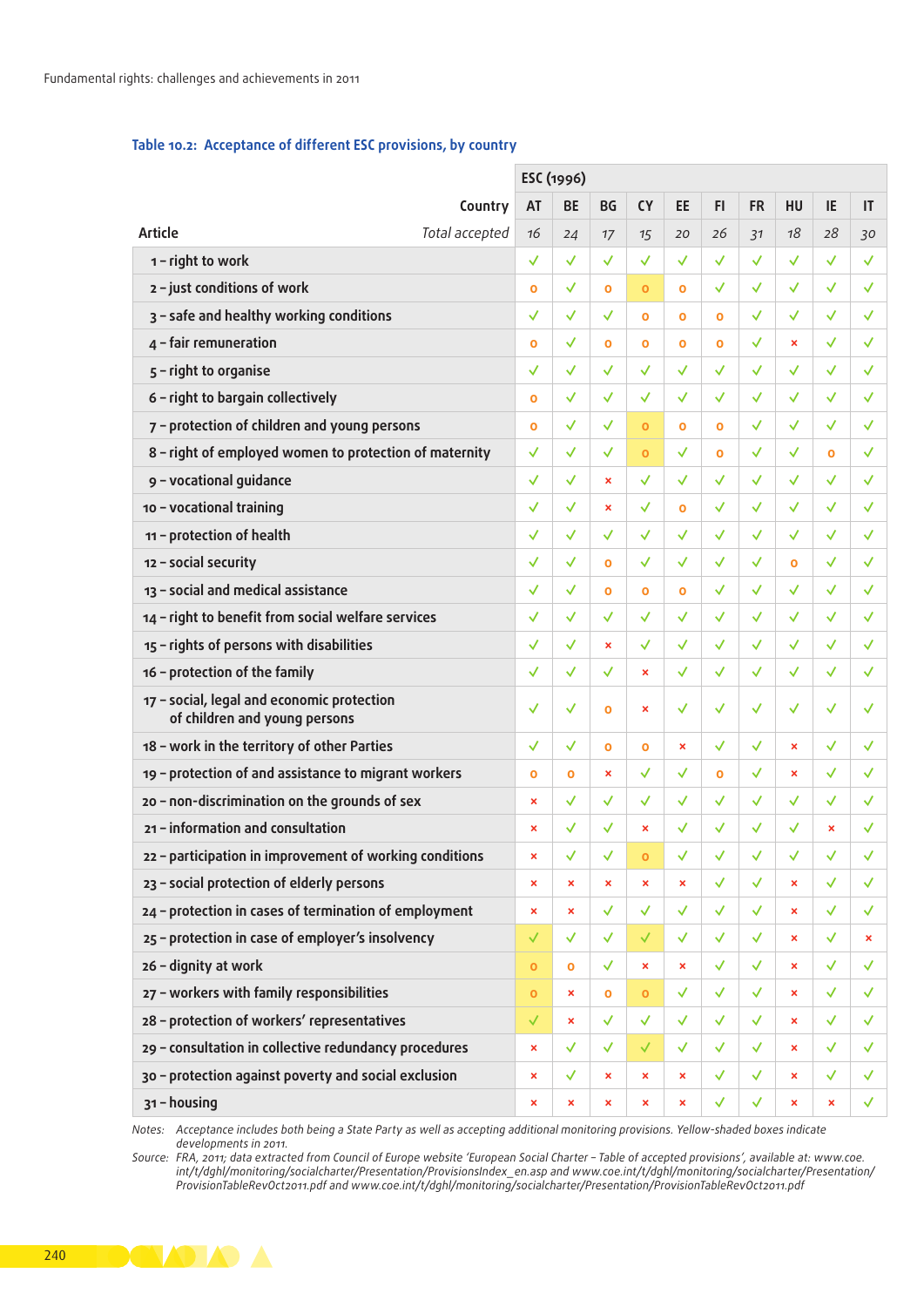### **Table 10.2: (continued)**

|                                |                                     |              |              |                              |                              |                              |                              |                      | ESC (1961)        |                       |                             |                     |                              |                              |                      |                                                                                          |    |
|--------------------------------|-------------------------------------|--------------|--------------|------------------------------|------------------------------|------------------------------|------------------------------|----------------------|-------------------|-----------------------|-----------------------------|---------------------|------------------------------|------------------------------|----------------------|------------------------------------------------------------------------------------------|----|
| LT                             | <b>MT</b>                           | <b>NL</b>    | PT           | <b>RO</b>                    | <b>SK</b>                    | SI                           | <b>SE</b>                    | CZ                   | <b>DK</b>         | DE                    | <b>EL</b>                   | <b>LV</b>           | LU                           | <b>PL</b>                    | ES                   | <b>UK</b>                                                                                | HR |
| 24                             | 21                                  | 30           | 31           | 17                           | 25                           | 29                           | 23                           | 16                   | 18                | 15                    | 21                          | 10                  | 16                           | 11                           | 23                   | 14                                                                                       | 15 |
| ✓                              | √                                   |              |              | √                            | ✓                            | $\checkmark$                 | $\blacktriangledown$         | $\bullet$            | $\checkmark$      | √                     | √                           | √                   | ✓                            | √                            | √                    | √                                                                                        |    |
| $\checkmark$                   | $\mathbf{o}$                        | √            | ✓            | $\mathbf{o}$                 | $\checkmark$                 | $\checkmark$                 | $\bullet$                    | $\checkmark$         | $\bullet$         | $\checkmark$          | $\checkmark$                | $\mathbf{x}$        | √                            | $\mathbf{o}$                 | $\checkmark$         | $\bullet$                                                                                |    |
| $\checkmark$                   | ✓                                   | $\checkmark$ | $\checkmark$ | $\mathbf{o}$                 | $\checkmark$                 | $\checkmark$                 | $\bullet$                    | $\checkmark$         | $\checkmark$      | $\checkmark$          | $\checkmark$                | $\mathbf{x}$        | √                            | $\checkmark$                 | $\checkmark$         |                                                                                          |    |
| $\checkmark$                   | $\checkmark$                        | $\checkmark$ | $\checkmark$ | $\checkmark$                 | $\checkmark$                 | $\checkmark$                 | $\bullet$                    | $\mathbf{o}$         | $\bullet$         | $\bullet$             | $\checkmark$                | $\mathbf{x}$        | $\bullet$                    | $\bullet$                    | $\checkmark$         | $\mathbf{o}$                                                                             |    |
| $\checkmark$                   | $\checkmark$                        | ✓            | $\checkmark$ | √                            | ✓                            | $\checkmark$                 | $\checkmark$                 | $\checkmark$         | $\checkmark$      | $\checkmark$          | $\pmb{\times}$              | $\checkmark$        | $\checkmark$                 | $\checkmark$                 | $\checkmark$         | $\checkmark$                                                                             |    |
| $\checkmark$                   | $\checkmark$                        | $\checkmark$ | $\checkmark$ | $\checkmark$                 | $\checkmark$                 | $\checkmark$                 | $\checkmark$                 | $\checkmark$         | $\checkmark$      | $\checkmark$          | $\mathbf{x}$                | $\checkmark$        | $\bullet$                    | $\bullet$                    | $\checkmark$         | √                                                                                        |    |
| $\checkmark$                   | ✓                                   | $\checkmark$ | $\checkmark$ | $\checkmark$                 | $\checkmark$                 | $\checkmark$                 | $\bullet$                    | $\checkmark$         | $\pmb{\times}$    | $\bullet$             | $\checkmark$                | $\pmb{\times}$      | $\checkmark$                 | $\mathbf{o}$                 | $\checkmark$         | $\mathbf{o}$                                                                             |    |
| $\checkmark$                   | $\mathbf 0$                         | $\checkmark$ | $\checkmark$ | $\checkmark$                 | $\checkmark$                 | $\checkmark$                 | $\bullet$                    | $\blacktriangledown$ | $\bullet$         | $\bullet$             | $\mathcal{A}$               | $\checkmark$        | $\mathbf 0$                  | $\checkmark$                 | $\checkmark$         | $\mathbf{o}$                                                                             |    |
| $\checkmark$                   |                                     | $\checkmark$ | $\checkmark$ | $\checkmark$                 | $\checkmark$                 | $\checkmark$                 | $\checkmark$                 | $\pmb{\times}$       | $\checkmark$      | $\checkmark$          | $\checkmark$                | $\checkmark$        | $\checkmark$                 | $\checkmark$                 | $\checkmark$         | $\checkmark$                                                                             |    |
| $\checkmark$                   | $\checkmark$                        | $\checkmark$ | $\checkmark$ | $\pmb{\times}$               | $\checkmark$                 | $\checkmark$                 | $\mathcal{A}$                | $\propto$            | $\checkmark$      | $\mathbf 0$           | $\checkmark$                | $\pmb{\times}$      | $\checkmark$                 | $\mathbf 0$                  | $\checkmark$         |                                                                                          |    |
| $\checkmark$                   | $\checkmark$                        | $\checkmark$ | $\checkmark$ | $\checkmark$                 | $\checkmark$                 | $\checkmark$                 | $\checkmark$                 | $\checkmark$         | $\checkmark$      | $\checkmark$          | $\checkmark$                | $\checkmark$        | $\checkmark$                 | $\checkmark$                 | $\blacktriangledown$ | $\checkmark$                                                                             |    |
| $\mathbf{o}$                   | $\mathbf{o}$                        | $\checkmark$ | $\checkmark$ | $\checkmark$                 | $\checkmark$                 | $\checkmark$                 | $\bullet$                    | $\checkmark$         | $\checkmark$      | $\checkmark$          | $\checkmark$                | $\pmb{\times}$      | $\checkmark$                 | $\checkmark$                 | $\checkmark$         | $\bullet$                                                                                |    |
| $\mathbf{o}$                   | $\checkmark$                        | $\checkmark$ | $\checkmark$ | $\mathbf 0$                  | $\mathbf 0$                  | $\mathbf 0$                  | $\checkmark$                 | $\checkmark$         | $\checkmark$      | ✓                     | √                           | √                   | $\checkmark$                 | $\bullet$                    | $\checkmark$         |                                                                                          |    |
| $\checkmark$                   | ✓                                   | $\checkmark$ | √            | $\pmb{\times}$               | ✓                            | ✓                            | $\checkmark$                 | $\checkmark$         | ✓                 | √                     | √                           | √                   | √                            | $\bullet$                    | $\checkmark$         |                                                                                          |    |
| $\checkmark$                   | √                                   | $\checkmark$ | $\checkmark$ | $\mathbf{o}$                 | $\mathbf 0$                  | $\checkmark$                 | $\checkmark$                 | $\bullet$            | $\checkmark$      | $\checkmark$          | $\checkmark$                | $\pmb{\times}$      | $\checkmark$                 | $\checkmark$                 | $\checkmark$         | √                                                                                        |    |
| $\checkmark$                   | $\checkmark$                        | √            | √            | √                            | $\checkmark$                 | $\checkmark$                 | $\checkmark$                 | $\checkmark$         | $\checkmark$      | ✓                     | $\checkmark$                | $\checkmark$        | √                            | $\checkmark$                 | $\checkmark$         |                                                                                          |    |
| $\checkmark$                   |                                     |              |              |                              |                              |                              |                              | √                    | √                 | √                     | √                           | ◡                   | ✓                            |                              |                      |                                                                                          |    |
| $\mathbf{o}$                   | $\mathbf{o}$                        | √            | ᄿ            | $\mathbf{o}$                 | $\mathbf{o}$                 | $\mathbf{o}$                 | $\checkmark$                 | $\mathbf{o}$         | $\checkmark$      | $\checkmark$          | $\checkmark$                | $\pmb{\times}$      | √                            | $\bullet$                    | $\checkmark$         |                                                                                          |    |
| $\mathbf{o}$                   | $\mathbf x$                         | $\mathbf{o}$ | $\checkmark$ | $\bullet$                    | $\mathbf{o}$                 | $\checkmark$                 | $\checkmark$                 | $\mathbf{o}$         | $\propto$         | $\checkmark$          | $\checkmark$                | $\pmb{\times}$      | $\checkmark$                 | $\checkmark$                 | $\checkmark$         |                                                                                          |    |
| $\checkmark$                   | $\checkmark$                        | ✓            | ✓            | √                            | ✓                            | $\checkmark$                 | $\checkmark$                 | $\checkmark$         | $\checkmark$      | $\mathbf{x}$          | ✓                           | $\pmb{\times}$      | $\mathbf x$                  | $\mathbf{x}$                 | $\checkmark$         | $\mathbf{x}$                                                                             |    |
| $\checkmark$                   | $\mathbf x$                         | $\checkmark$ | $\checkmark$ | $\checkmark$                 | $\checkmark$                 | $\checkmark$                 | $\checkmark$                 | $\checkmark$         | $\sqrt{2}$        | $\mathbf{x}$          | $\checkmark$                | $\pmb{\times}$      | $\pmb{\times}$               | $\mathbf x$                  | $\checkmark$         | $\mathbf{x}$                                                                             |    |
| $\checkmark$                   | $\mathbf{x}$                        | $\checkmark$ | $\checkmark$ | $\pmb{\times}$               | $\checkmark$                 | $\checkmark$                 | $\checkmark$                 | $\checkmark$         | $\checkmark$      | $\boldsymbol{\times}$ | $\checkmark$                | $\pmb{\times}$      | $\pmb{\times}$               | $\pmb{\times}$               | $\checkmark$         | $\boldsymbol{\times}$                                                                    |    |
| $\mathbf{x}_\parallel$         | $\checkmark$                        | $\checkmark$ | $\checkmark$ | $\langle \mathsf{x} \rangle$ | $\mathcal{A}$                | $\checkmark$                 | $\checkmark$                 | $\mathcal{A}^{\pm}$  | $\langle \langle$ | $\mathbf{x}$          | $\mathcal{A}^{\mathcal{A}}$ | $\mathbf{x}^{\top}$ | $\langle \mathbf{x} \rangle$ | $\langle \mathbf{x} \rangle$ | $\checkmark$         | $\langle \mathbf{x} \rangle$                                                             |    |
| $\checkmark$                   | $\checkmark$                        | $\checkmark$ | $\checkmark$ | $\mathcal{A}$                | $\mathcal{A}$                | $\checkmark$                 | $\mathbf{x}$                 |                      |                   |                       |                             |                     |                              |                              |                      |                                                                                          |    |
| $\checkmark$                   | $\checkmark$                        | $\checkmark$ | $\checkmark$ | $\checkmark$                 | $\checkmark$                 | $\checkmark$                 | $\checkmark$                 |                      |                   |                       |                             |                     |                              |                              |                      | $\sqrt{\phantom{0}}$ = accepted<br><b>o</b> = partly accepted<br><b>x</b> = not accepted |    |
|                                | $\checkmark$                        | $\checkmark$ | $\checkmark$ | $\mathbf{x}$                 | $\checkmark$                 | $\checkmark$                 | $\checkmark$                 |                      |                   |                       |                             |                     |                              |                              |                      |                                                                                          |    |
| $\checkmark$                   | $\bullet$                           | $\checkmark$ | $\checkmark$ | $\bullet$                    | $\bullet$                    | $\checkmark$                 | $\checkmark$                 |                      |                   |                       |                             |                     |                              |                              |                      |                                                                                          |    |
| $\checkmark$                   |                                     |              |              |                              |                              |                              |                              |                      |                   |                       |                             |                     |                              |                              |                      |                                                                                          |    |
| $\checkmark$                   | $\checkmark$                        | $\checkmark$ | $\checkmark$ | $\checkmark$                 | $\checkmark$                 | $\checkmark$                 | $\pmb{\times}$               |                      |                   |                       |                             |                     |                              |                              |                      |                                                                                          |    |
|                                |                                     | $\checkmark$ | $\checkmark$ |                              |                              |                              |                              |                      |                   |                       |                             |                     |                              |                              |                      |                                                                                          |    |
| $\checkmark$<br>$\pmb{\times}$ | $\mathcal{A}^{\pm}$<br>$\mathbf{x}$ | $\checkmark$ | $\checkmark$ | $\checkmark$<br>$\mathbf{x}$ | $\checkmark$<br>$\checkmark$ | $\checkmark$<br>$\checkmark$ | $\checkmark$<br>$\checkmark$ |                      |                   |                       |                             |                     |                              |                              |                      |                                                                                          |    |

**ACADE 241**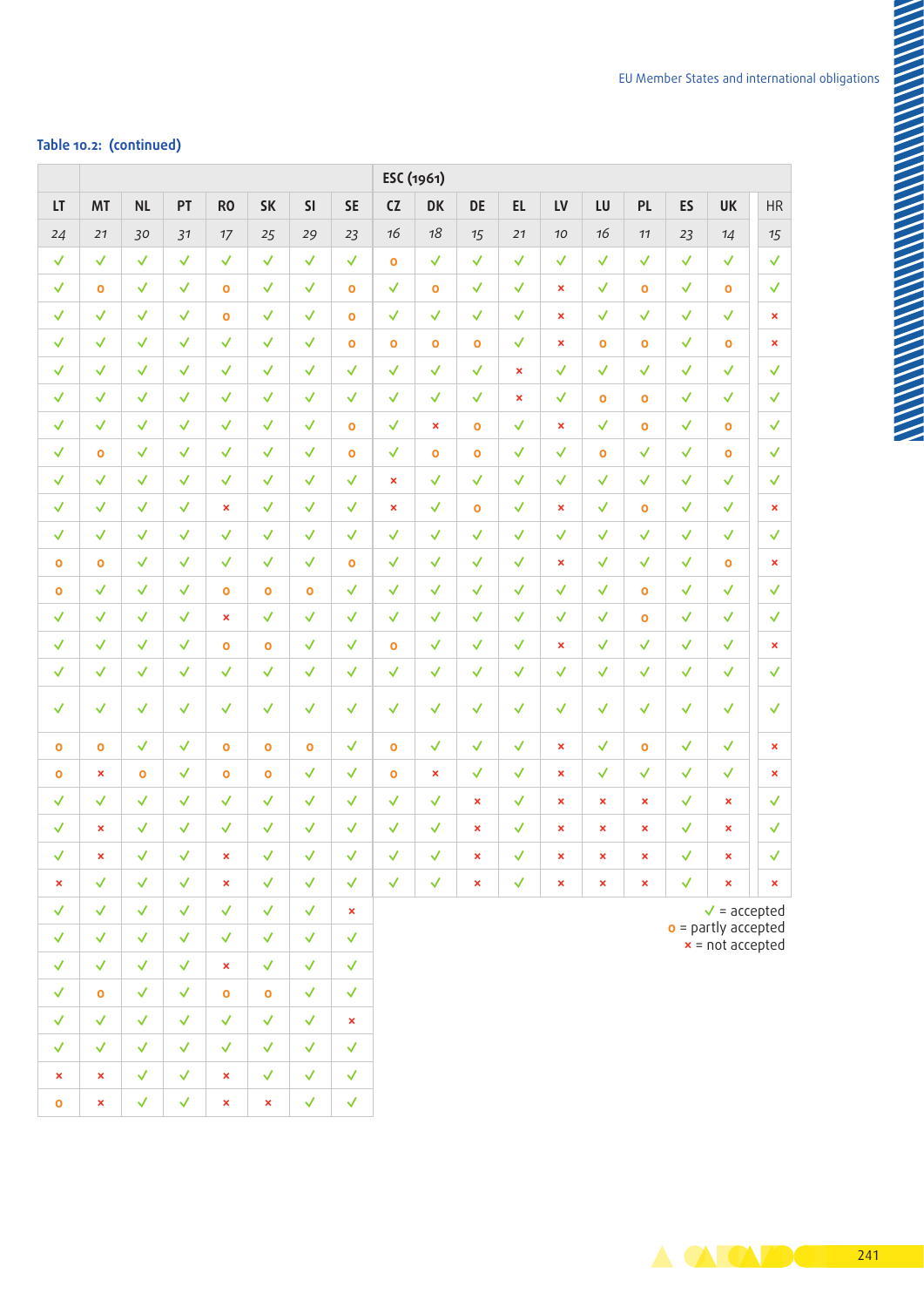| Country                                             | AT                    | BE                          | BG                        | <b>CY</b>                 | CZ                        | DE                        | <b>DK</b>                   | EE                    | EL.                       | <b>ES</b>                 | F1           | <b>FR</b>                 |  |
|-----------------------------------------------------|-----------------------|-----------------------------|---------------------------|---------------------------|---------------------------|---------------------------|-----------------------------|-----------------------|---------------------------|---------------------------|--------------|---------------------------|--|
| Total accepted 16                                   |                       | 11                          | 16                        | 20                        | 14                        | 14                        | 16                          | 14                    | 11                        | 17                        | 18           | 18                        |  |
| ECHR (as amended by Protocol 14)                    | $\checkmark$          | $\checkmark$                |                           |                           | √                         | ✓                         | $\checkmark$                |                       | M                         |                           | √            | √                         |  |
| ECHR Protocol 1 (property, education, etc.)         | $\checkmark$          | $\mathcal{A}$               |                           |                           |                           |                           |                             |                       |                           |                           |              |                           |  |
| ECHR Protocol 4 (no prison for debt, etc.)          | $\checkmark$          | $\mathcal{A}$               |                           |                           |                           | $\checkmark$              | $\checkmark$                |                       | $\boldsymbol{\mathsf{x}}$ |                           | $\checkmark$ |                           |  |
| ECHR Protocol 6 (death penalty)                     | $\checkmark$          | $\checkmark$                |                           |                           | $\checkmark$              | $\checkmark$              | $\checkmark$                |                       |                           |                           | $\checkmark$ |                           |  |
| ECHR Protocol 7 (criminal appeal)                   | $\checkmark$          | $\mathsf S$                 |                           |                           | $\checkmark$              | $\mathsf{s}$              | ✓                           |                       |                           | ✓                         | $\checkmark$ | √                         |  |
| ECHR Protocol 12 (discrimination)                   | S                     | $\mathsf{s}$                | $\boldsymbol{\mathsf{x}}$ |                           | $\mathsf{s}$              | $\mathsf{s}$              | $\boldsymbol{\mathsf{x}}$   | $\mathsf{s}$          | $\mathsf{s}$              | $\checkmark$              | $\checkmark$ | $\boldsymbol{\mathsf{x}}$ |  |
| ECHR Protocol 13 (death penalty)                    | $\checkmark$          | $\checkmark$                | $\checkmark$              | $\checkmark$              | $\checkmark$              | $\checkmark$              | $\mathcal{A}^{\mathcal{A}}$ | $\checkmark$          | $\checkmark$              | $\checkmark$              | $\checkmark$ | √                         |  |
| ESC (1996)*                                         | $\checkmark$          | $\mathcal{A}^{\mathcal{A}}$ | $\checkmark$              | $\checkmark$              | $\mathsf S$               | $\mathsf S$               | $\mathsf{s}$                | $\checkmark$          | $\mathsf{s}$              | $\mathsf S$               | $\checkmark$ | √                         |  |
| ESC CCPP**                                          | S                     | $\checkmark$                |                           | $\checkmark$              | $\mathsf S$               | $\pmb{\times}$            | $\mathsf S$                 | $\pmb{\times}$        | ✓                         | $\bar{\mathbf{x}}$        | $\checkmark$ |                           |  |
| CPIPPD                                              | $\checkmark$          | $\checkmark$                | $\checkmark$              |                           | $\checkmark$              | $\checkmark$              | $\checkmark$                | $\checkmark$          | $\checkmark$              | ✓                         | $\checkmark$ |                           |  |
| <b>CPIPPD Additional Protocol</b>                   | $\checkmark$          | $\mathsf{s}$                |                           |                           | $\checkmark$              | $\checkmark$              | $\mathsf{s}$                |                       | s                         | $\mathcal{A}$             | $\mathsf{s}$ | $\checkmark$              |  |
| ECCVVC                                              | $\checkmark$          | $\checkmark$                | $\mathbf{x}$              |                           | $\checkmark$              | $\checkmark$              | $\checkmark$                | $\checkmark$          | s                         | $\checkmark$              | √            |                           |  |
| ECPT                                                | $\sqrt{2}$            | $\checkmark$                |                           |                           |                           | $\checkmark$              | $\checkmark$                |                       | ✓                         | $\checkmark$              | $\checkmark$ |                           |  |
| ECRML                                               | $\checkmark$          | $\boldsymbol{\mathsf{x}}$   | $\pmb{\times}$            | $\checkmark$              | $\checkmark$              | $\checkmark$              | $\mathcal{A}$               | $\pmb{\times}$        | $\boldsymbol{\mathsf{x}}$ | $\checkmark$              | $\checkmark$ | $\mathsf{s}$              |  |
| FCNM                                                | $\sqrt{2}$            | $\sf S$                     |                           |                           |                           | ✓                         | $\checkmark$                |                       | s                         | $\checkmark$              | $\checkmark$ | $\boldsymbol{\mathsf{x}}$ |  |
| ECECR                                               | $\checkmark$          | $\pmb{\times}$              | $\pmb{\times}$            | $\checkmark$              | $\checkmark$              | $\checkmark$              | $\boldsymbol{\mathsf{x}}$   | $\pmb{\times}$        | $\checkmark$              | $\mathsf{s}$              |              |                           |  |
| 'Oviedo Convention'                                 | $\mathbf{x}$ .        | $\pmb{\times}$              |                           |                           |                           | $\boldsymbol{\mathsf{x}}$ | $\checkmark$                |                       | ✓                         |                           |              |                           |  |
| Convention on Cybercrime                            | S                     | S                           | $\checkmark$              | ✓                         | $\mathsf{s}$              | $\checkmark$              | $\checkmark$                |                       | s                         | $\checkmark$              |              |                           |  |
| Additional Protocol to the Convention on Cybercrime | S                     | $\mathsf{s}$                | $\boldsymbol{\mathsf{x}}$ |                           | $\boldsymbol{\times}$     |                           | ✓                           | $\mathsf{s}$          | s                         | $\pmb{\times}$            |              |                           |  |
| CATHB                                               | $\checkmark$          | $\mathcal{A}^{\mathcal{A}}$ |                           |                           | $\mathbf{x}$              | S.                        | $\checkmark$                | $\mathsf{s}$          | S                         | ✓                         | $\mathsf{s}$ | √                         |  |
| CSEC                                                | $\checkmark$          | S                           |                           | $\mathsf{s}$              | $\mathbf{x}$              | $\mathsf{s}$              | $\checkmark$                | $\mathsf{s}$          | $\checkmark$              | $\checkmark$              | $\checkmark$ | $\checkmark$              |  |
| CAOD                                                | $\boldsymbol{\times}$ | $\mathsf{s}$                | $\boldsymbol{\times}$     | $\boldsymbol{\mathsf{x}}$ | $\boldsymbol{\mathsf{x}}$ | $\boldsymbol{\mathsf{x}}$ | $\boldsymbol{\mathsf{x}}$   | $\mathsf{s}$          | $\boldsymbol{\mathsf{x}}$ | $\boldsymbol{\mathsf{x}}$ | $\mathsf{s}$ | $\mathbf{x}$              |  |
| 'Istanbul Convention'***                            | S                     | $\mathbf{x}$                | $\pmb{\times}$            | $\boldsymbol{\mathsf{x}}$ | $\mathbf{x}$              | S                         | $\boldsymbol{\mathsf{x}}$   | $\boldsymbol{\times}$ | $\mathsf{s}$              | <b>S</b>                  | S            | $\mathsf{s}$              |  |

### Table 10.3: Acceptance of selected Council of Europe conventions, by country

*Notes: Acceptance includes both being a State Party as well as accepting additional monitoring provisions. Yellow-shaded boxes indicate developments in 2011. ECHR (as amended by Protocol 14) European Convention of Human Rights (Convention for the Protection of Human Rights and Fundamental* 

| ECHR (as amended by Protocol 14) | -European Convention of Human Rights (Convention for the Protection of Human Rights and Fundamental    |
|----------------------------------|--------------------------------------------------------------------------------------------------------|
|                                  | Freedoms)                                                                                              |
| ESC (1996)*                      | European Social Charter (1996 revised)                                                                 |
| $FSC$ $CPP**$                    | <b>ESC Collective Complaints Procedure Protocol</b>                                                    |
| <b>CPIPPD</b>                    | Convention for the Protection of Individuals with regard to automatic Processing of Personal Data.     |
|                                  | The European Union will be able to accede to the CPIPPD, pending additional declarations by Council of |
|                                  | Europe member states.                                                                                  |
| CPIPPD Additional Protocol       | Additional Protocol to the CPIPPD, on supervisory authorities and transborder data flows               |
| ECCVVC                           | European Convention on the Compensation of Victims of Violent Crimes                                   |
| <b>ECPT</b>                      | European Convention for the Prevention of Torture and Inhuman or Degrading Treatment or Punishment     |
| ECRML                            | European Charter for Regional or Minority Languages                                                    |
| <b>FCNM</b>                      | Framework Convention for the Protection of National Minorities                                         |
| ECECR                            | European Convention on the Exercise of Children's Rights                                               |
| 'Oviedo Convention'              | Convention on Human Rights and Biomedicine                                                             |
|                                  |                                                                                                        |

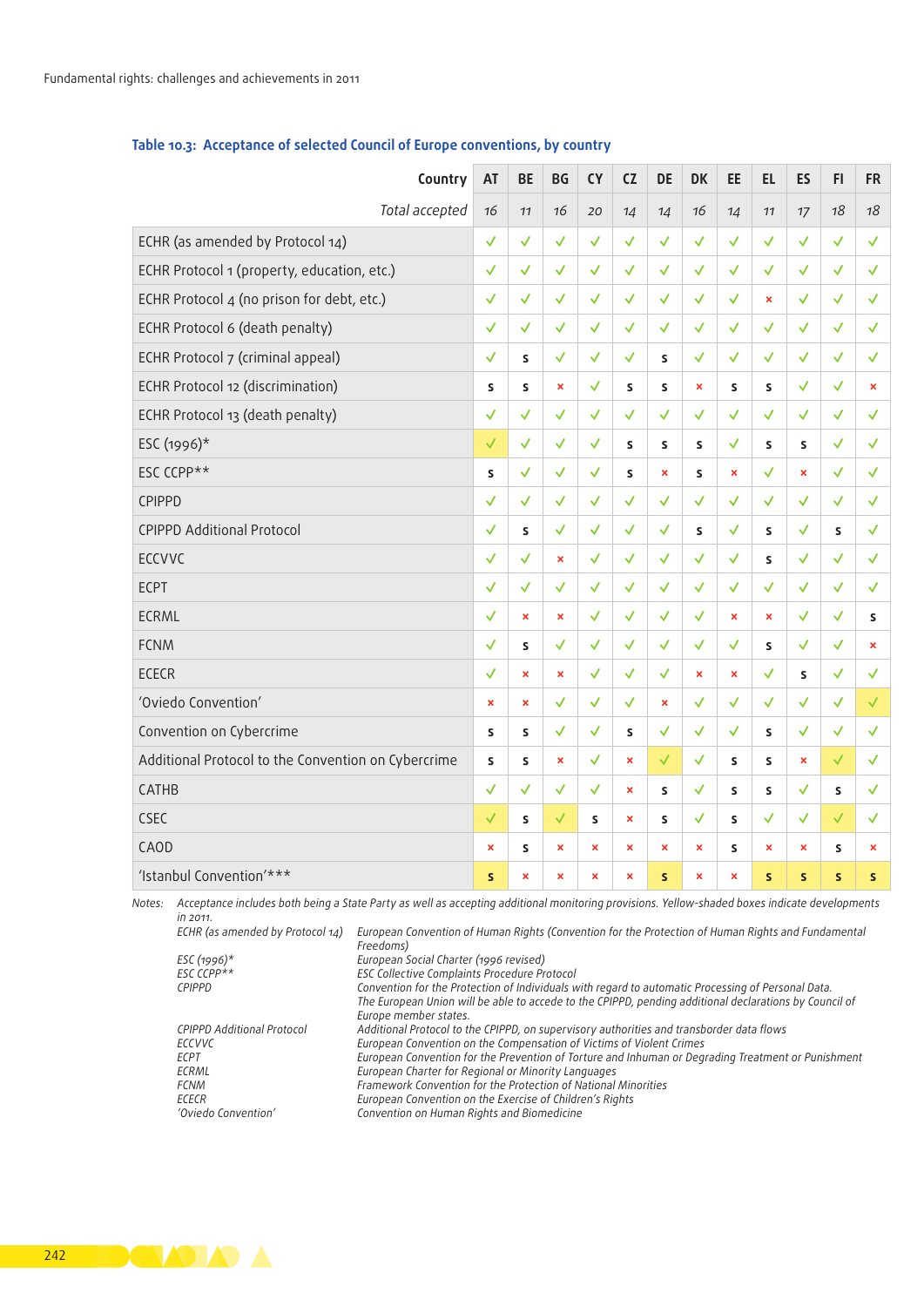### Table 10.3: (continued)

| HU                        | IE                                                                                                                                                                                                                                                                                                                                                                                                                                                                                                                                                                                                                                                                                                                                                                                                                                                                                                                                                                                                                                                                    | IT                        | LT                        | LU             | LV                        | <b>MT</b>                 | $\sf NL$                  | PL                        | PT                        | R <sub>0</sub>            | <b>SE</b>                 | <b>SI</b>      | <b>SK</b>                 | UK                        | HR                                                                           | <b>Total accepted</b><br>out of 27 Member |
|---------------------------|-----------------------------------------------------------------------------------------------------------------------------------------------------------------------------------------------------------------------------------------------------------------------------------------------------------------------------------------------------------------------------------------------------------------------------------------------------------------------------------------------------------------------------------------------------------------------------------------------------------------------------------------------------------------------------------------------------------------------------------------------------------------------------------------------------------------------------------------------------------------------------------------------------------------------------------------------------------------------------------------------------------------------------------------------------------------------|---------------------------|---------------------------|----------------|---------------------------|---------------------------|---------------------------|---------------------------|---------------------------|---------------------------|---------------------------|----------------|---------------------------|---------------------------|------------------------------------------------------------------------------|-------------------------------------------|
| $15$                      | 13                                                                                                                                                                                                                                                                                                                                                                                                                                                                                                                                                                                                                                                                                                                                                                                                                                                                                                                                                                                                                                                                    | 15                        | 14                        | 14             | 14                        | 12                        | 18                        | 12                        | $17$                      | 19                        | 16                        | 18             | 16                        | 11                        | 20                                                                           | <b>States and Croatia</b>                 |
| $\checkmark$              | √                                                                                                                                                                                                                                                                                                                                                                                                                                                                                                                                                                                                                                                                                                                                                                                                                                                                                                                                                                                                                                                                     | $\checkmark$              | $\checkmark$              | $\checkmark$   | $\checkmark$              | $\checkmark$              | $\checkmark$              | $\checkmark$              | √                         | $\checkmark$              | √                         | $\checkmark$   | $\checkmark$              | $\checkmark$              | $\checkmark$                                                                 | 28                                        |
| $\checkmark$              | ✓                                                                                                                                                                                                                                                                                                                                                                                                                                                                                                                                                                                                                                                                                                                                                                                                                                                                                                                                                                                                                                                                     | $\checkmark$              | $\checkmark$              | $\checkmark$   | $\checkmark$              | ✓                         | ✓                         | ✓                         |                           | $\checkmark$              | √                         | ✓              |                           | $\checkmark$              | $\checkmark$                                                                 | 28                                        |
| $\checkmark$              | √                                                                                                                                                                                                                                                                                                                                                                                                                                                                                                                                                                                                                                                                                                                                                                                                                                                                                                                                                                                                                                                                     | $\checkmark$              | $\checkmark$              | $\checkmark$   | $\checkmark$              | $\mathcal{A}$             | $\checkmark$              | $\checkmark$              | $\checkmark$              | $\checkmark$              | $\checkmark$              | $\checkmark$   |                           | S                         | $\checkmark$                                                                 | 26                                        |
| $\checkmark$              | $\checkmark$                                                                                                                                                                                                                                                                                                                                                                                                                                                                                                                                                                                                                                                                                                                                                                                                                                                                                                                                                                                                                                                          | $\checkmark$              | $\checkmark$              | $\checkmark$   | $\checkmark$              | $\checkmark$              | $\checkmark$              | $\checkmark$              | $\checkmark$              | $\checkmark$              | $\checkmark$              | $\checkmark$   | $\checkmark$              | $\checkmark$              | $\checkmark$                                                                 | ${\bf 28}$                                |
| $\checkmark$              | √                                                                                                                                                                                                                                                                                                                                                                                                                                                                                                                                                                                                                                                                                                                                                                                                                                                                                                                                                                                                                                                                     | $\checkmark$              | $\checkmark$              | $\checkmark$   | $\checkmark$              | $\checkmark$              | $\mathsf{s}$              | $\checkmark$              | $\checkmark$              | ✓                         | $\checkmark$              | $\checkmark$   | $\checkmark$              | $\pmb{\times}$            | $\checkmark$                                                                 | 24                                        |
| S                         | S                                                                                                                                                                                                                                                                                                                                                                                                                                                                                                                                                                                                                                                                                                                                                                                                                                                                                                                                                                                                                                                                     | <b>S</b>                  | $\boldsymbol{\mathsf{x}}$ | $\checkmark$   | S.                        | $\pmb{\times}$            | √                         | $\pmb{\times}$            | $\mathsf{s}$              | $\checkmark$              | $\boldsymbol{\mathsf{x}}$ | $\checkmark$   | <b>S</b>                  | $\mathbf{x}$              | $\checkmark$                                                                 | $\,8\,$                                   |
| $\checkmark$              | $\checkmark$                                                                                                                                                                                                                                                                                                                                                                                                                                                                                                                                                                                                                                                                                                                                                                                                                                                                                                                                                                                                                                                          | $\checkmark$              | $\checkmark$              | $\checkmark$   | S                         | $\checkmark$              | $\checkmark$              | $\mathsf{s}$              | $\checkmark$              | $\checkmark$              | $\checkmark$              | $\checkmark$   | ✓                         | $\checkmark$              | $\checkmark$                                                                 | 26                                        |
| $\checkmark$              | $\checkmark$                                                                                                                                                                                                                                                                                                                                                                                                                                                                                                                                                                                                                                                                                                                                                                                                                                                                                                                                                                                                                                                          | $\checkmark$              | $\checkmark$              | S.             | S.                        | $\checkmark$              | $\checkmark$              | $\mathsf{s}$              | $\checkmark$              | $\checkmark$              | $\checkmark$              | $\checkmark$   | $\checkmark$              | $\mathsf{s}$              | S.                                                                           | 18                                        |
| $\mathsf S$               | √                                                                                                                                                                                                                                                                                                                                                                                                                                                                                                                                                                                                                                                                                                                                                                                                                                                                                                                                                                                                                                                                     | $\checkmark$              | $\pmb{\times}$            | $\pmb{\times}$ | $\pmb{\times}$            | $\pmb{\times}$            | $\checkmark$              | $\pmb{\times}$            | $\checkmark$              | $\pmb{\times}$            | $\checkmark$              | $\checkmark$   | S                         | $\boldsymbol{\mathsf{x}}$ | $\checkmark$                                                                 | 13                                        |
| $\checkmark$              | √                                                                                                                                                                                                                                                                                                                                                                                                                                                                                                                                                                                                                                                                                                                                                                                                                                                                                                                                                                                                                                                                     | $\checkmark$              | $\checkmark$              | $\checkmark$   | $\checkmark$              | $\checkmark$              | ✓                         | $\checkmark$              | $\checkmark$              | $\checkmark$              | $\checkmark$              | $\checkmark$   | $\checkmark$              | $\checkmark$              | $\checkmark$                                                                 | 28                                        |
| $\checkmark$              | ✓                                                                                                                                                                                                                                                                                                                                                                                                                                                                                                                                                                                                                                                                                                                                                                                                                                                                                                                                                                                                                                                                     | S.                        | $\checkmark$              | $\checkmark$   | $\checkmark$              | $\pmb{\times}$            | ✓                         | $\checkmark$              | $\checkmark$              | $\checkmark$              | $\checkmark$              | $\pmb{\times}$ | ✓                         | $\mathsf{s}$              | $\checkmark$                                                                 | 20                                        |
| S                         | $\boldsymbol{\mathsf{x}}$                                                                                                                                                                                                                                                                                                                                                                                                                                                                                                                                                                                                                                                                                                                                                                                                                                                                                                                                                                                                                                             | $\boldsymbol{\mathsf{x}}$ | S                         | $\checkmark$   | $\boldsymbol{\mathsf{x}}$ | $\pmb{\times}$            | $\checkmark$              | $\pmb{\times}$            | $\checkmark$              | $\checkmark$              | $\checkmark$              | $\pmb{\times}$ |                           | $\checkmark$              | $\checkmark$                                                                 | 18                                        |
| $\checkmark$              | $\checkmark$                                                                                                                                                                                                                                                                                                                                                                                                                                                                                                                                                                                                                                                                                                                                                                                                                                                                                                                                                                                                                                                          | $\checkmark$              | $\checkmark$              | $\checkmark$   | $\checkmark$              | $\checkmark$              | $\checkmark$              | $\checkmark$              | $\checkmark$              | $\checkmark$              | $\checkmark$              | $\checkmark$   |                           | $\checkmark$              | $\checkmark$                                                                 | 28                                        |
| $\checkmark$              | $\boldsymbol{\mathsf{x}}$                                                                                                                                                                                                                                                                                                                                                                                                                                                                                                                                                                                                                                                                                                                                                                                                                                                                                                                                                                                                                                             | S.                        | $\boldsymbol{\mathsf{x}}$ | $\checkmark$   | $\pmb{\times}$            | s                         | √                         | $\checkmark$              | $\boldsymbol{\mathsf{x}}$ | $\checkmark$              | $\checkmark$              | $\checkmark$   | ✓                         | $\checkmark$              | $\checkmark$                                                                 | 17                                        |
| $\checkmark$              | $\checkmark$                                                                                                                                                                                                                                                                                                                                                                                                                                                                                                                                                                                                                                                                                                                                                                                                                                                                                                                                                                                                                                                          | $\checkmark$              | $\checkmark$              | S              | $\checkmark$              | $\checkmark$              | $\checkmark$              | $\checkmark$              | $\checkmark$              | $\checkmark$              | $\checkmark$              | $\checkmark$   | $\checkmark$              | $\checkmark$              | $\checkmark$                                                                 | 24                                        |
| S                         | S                                                                                                                                                                                                                                                                                                                                                                                                                                                                                                                                                                                                                                                                                                                                                                                                                                                                                                                                                                                                                                                                     | $\checkmark$              | $\pmb{\times}$            | S.             | ✓                         | S.                        | $\boldsymbol{\mathsf{x}}$ | $\checkmark$              | $\mathsf{s}$              | $\pmb{\times}$            | S                         | $\checkmark$   | s                         | $\mathbf{x}$              | $\checkmark$                                                                 | 12                                        |
| $\checkmark$              | $\boldsymbol{\mathsf{x}}$                                                                                                                                                                                                                                                                                                                                                                                                                                                                                                                                                                                                                                                                                                                                                                                                                                                                                                                                                                                                                                             | <b>S</b>                  | $\checkmark$              | S.             | √                         | $\mathbf x$               | <b>S</b>                  | S.                        | √                         | $\checkmark$              | $\mathsf{s}$              | $\checkmark$   | ✓                         | $\mathbf{x}$              | $\checkmark$                                                                 | 17                                        |
| $\checkmark$              | S                                                                                                                                                                                                                                                                                                                                                                                                                                                                                                                                                                                                                                                                                                                                                                                                                                                                                                                                                                                                                                                                     | $\checkmark$              | $\checkmark$              | S              | ✓                         | $\mathsf{s}$              | $\checkmark$              | S                         | $\checkmark$              | $\checkmark$              | $\mathsf{s}$              | $\checkmark$   |                           | $\checkmark$              | $\checkmark$                                                                 | 19                                        |
| $\boldsymbol{\mathsf{x}}$ | $\boldsymbol{\mathsf{x}}$                                                                                                                                                                                                                                                                                                                                                                                                                                                                                                                                                                                                                                                                                                                                                                                                                                                                                                                                                                                                                                             | S                         | $\checkmark$              | S.             | $\checkmark$              | S                         | ✓                         | S                         | √                         | $\checkmark$              | $\mathsf{s}$              | ✓              | $\boldsymbol{\mathsf{x}}$ | $\boldsymbol{\mathsf{x}}$ | $\checkmark$                                                                 | 12                                        |
| $\mathsf{s}$              | √                                                                                                                                                                                                                                                                                                                                                                                                                                                                                                                                                                                                                                                                                                                                                                                                                                                                                                                                                                                                                                                                     | $\checkmark$              | $\mathsf{s}$              | $\checkmark$   | $\checkmark$              | $\sqrt{2}$                | √                         | ✓                         | $\checkmark$              | $\checkmark$              | $\checkmark$              | $\checkmark$   | ✓                         | √                         | $\checkmark$                                                                 | 21                                        |
| $\mathsf S$               | S                                                                                                                                                                                                                                                                                                                                                                                                                                                                                                                                                                                                                                                                                                                                                                                                                                                                                                                                                                                                                                                                     | S.                        | S                         | $\checkmark$   | $\pmb{\times}$            | ✓                         | $\checkmark$              | $\mathsf{s}$              | $\mathsf{s}$              | $\checkmark$              | $\mathsf{s}$              | S.             | $\mathsf{s}$              | $\mathsf{s}$              | $\checkmark$                                                                 | 12                                        |
| $\checkmark$              | $\boldsymbol{\mathsf{x}}$                                                                                                                                                                                                                                                                                                                                                                                                                                                                                                                                                                                                                                                                                                                                                                                                                                                                                                                                                                                                                                             | $\boldsymbol{\mathsf{x}}$ | $\mathsf{s}$              | $\pmb{\times}$ | $\pmb{\times}$            | $\pmb{\times}$            | $\boldsymbol{\mathsf{x}}$ | $\pmb{\times}$            | $\boldsymbol{\mathsf{x}}$ | $\pmb{\times}$            | $\checkmark$              | S.             | $\boldsymbol{\mathsf{x}}$ | $\boldsymbol{\mathsf{x}}$ | $\pmb{\times}$                                                               | $\overline{2}$                            |
| $\mathbf x$               | $\mathbf x$                                                                                                                                                                                                                                                                                                                                                                                                                                                                                                                                                                                                                                                                                                                                                                                                                                                                                                                                                                                                                                                           | $\boldsymbol{\mathsf{x}}$ | $\mathbf{x}$              | S.             | $\mathbf x$               | $\boldsymbol{\mathsf{x}}$ | $\boldsymbol{\mathsf{x}}$ | $\boldsymbol{\mathsf{x}}$ | S.                        | $\boldsymbol{\mathsf{x}}$ | <b>S</b>                  | -S             | S                         | $\boldsymbol{\mathsf{x}}$ | $\pmb{\times}$                                                               | $\circ$                                   |
|                           | Additional Protocol to<br>Additional Protocol on criminalisation of acts of a racist and xenophobic<br>the Convention on Cybercrime<br>nature committed through computer systems<br>Convention on Action against Trafficking in Human Beings<br>CATHB<br>Convention on the Protection of Children against Sexual Exploitation and Sexual<br>CSEC<br>Abuse<br>CAOD<br>Convention on Access to Official Documents<br>'Istanbul Convention'<br>Convention on Preventing and Combating Violence against Women and Domestic<br>Violence<br>$\star$<br>All European Member States are State Parties to the 1961 ESC.<br>$***$<br>Article D of the 1996 ESC stipulates that the collective complaints procedure is<br>applicable for the provisions of the 1996 revised ESC for states which have ratified<br>the ESC CCPP. According to the article, it is also possible for State Parties to accept<br>the collective complaints procedure at any point in time, without formally being<br>party to the ESC CCPP; Bulgaria and Slovenia have made use of this possibility. |                           |                           |                |                           |                           |                           |                           |                           |                           |                           |                |                           |                           | $\sqrt{\ }$ = State Party/<br>applicable<br>$s =$ signed<br>$x = not signed$ |                                           |

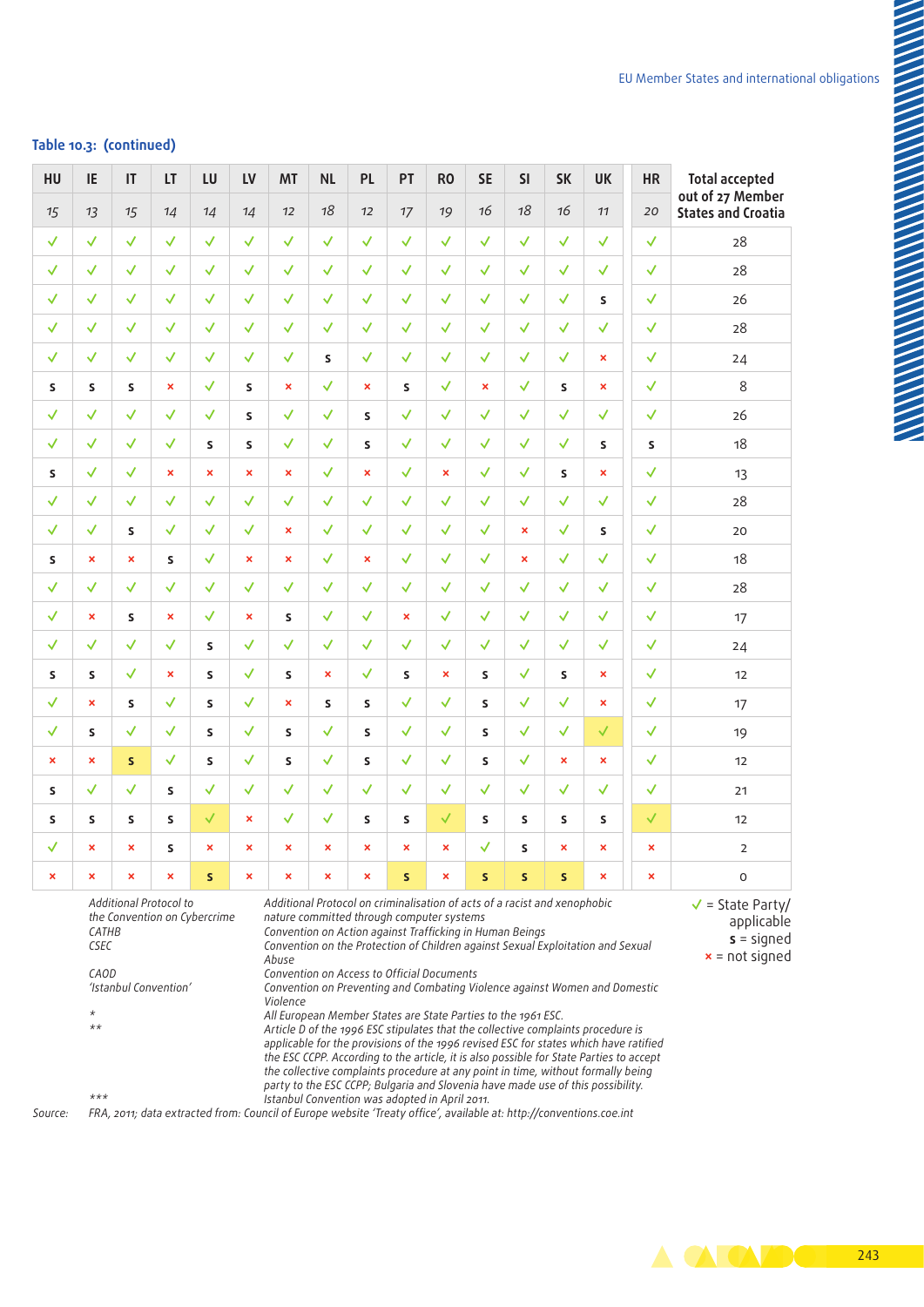

the protection of women that broadens the Council of Europe's repertoire of human rights conventions (for more information, see Chapter 9 on 'Rights of crime victims'). By the end of 2011, 11 EU Member States had signed the Istanbul Convention, but no EU Member State had yet ratified the convention.

As Table 10.3 shows, in 2011 **Austria**, **Bulgaria**, **Finland**, **Luxembourg**, **Romania** as well as **Croatia** ratified the Convention on the Protection of Children against Sexual Exploitation and Sexual Abuse (CSEC), bringing the total number of EU Member State ratifications to 11 plus Croatia. The **United Kingdom** ratified the Convention on Cybercrime; **Finland** and **Germany** ratified, and **Italy** signed, its Additional Protocol. Thus, at the end of 2011, all EU Member States had signed the convention and 18, plus Croatia, had ratified it. The Additional Protocol has been signed by nine EU Member States and ratified by 11, with **Croatia** being Party to both the convention and the protocol.

The EU continued to negotiate its accession to the ECHR during 2011, taking final steps to determine the relevant legal dimensions of the EU's accession agreement. As part of this process, all EU Member States must ratify the accession agreement, of which terms must be accepted by all Council of Europe member states through formal consent of their respective national parliaments.4 Although no final deadline has yet been set for the EU's accession to the ECHR, it is expected that the process will be completed as soon as possible.<sup>5</sup> Once the EU is Party to the ECHR, the legal system of the EU itself will be brought, as regards ECHR compliance,



<sup>4</sup> Council of Europe, Informal Group on the Accession of the European Union to the Convention (2011), *Accession by the European Union to the European Convention on Human Rights: Answers to frequently asked questions*, 30 June 2011.

<sup>5</sup> Council of Europe, Steering Committee for Human Rights (2011), *Report to the Committee of Ministers on the elaboration of legal instruments for the accession of the European Union to the European Convention on Human Rights*, 14 October 2011.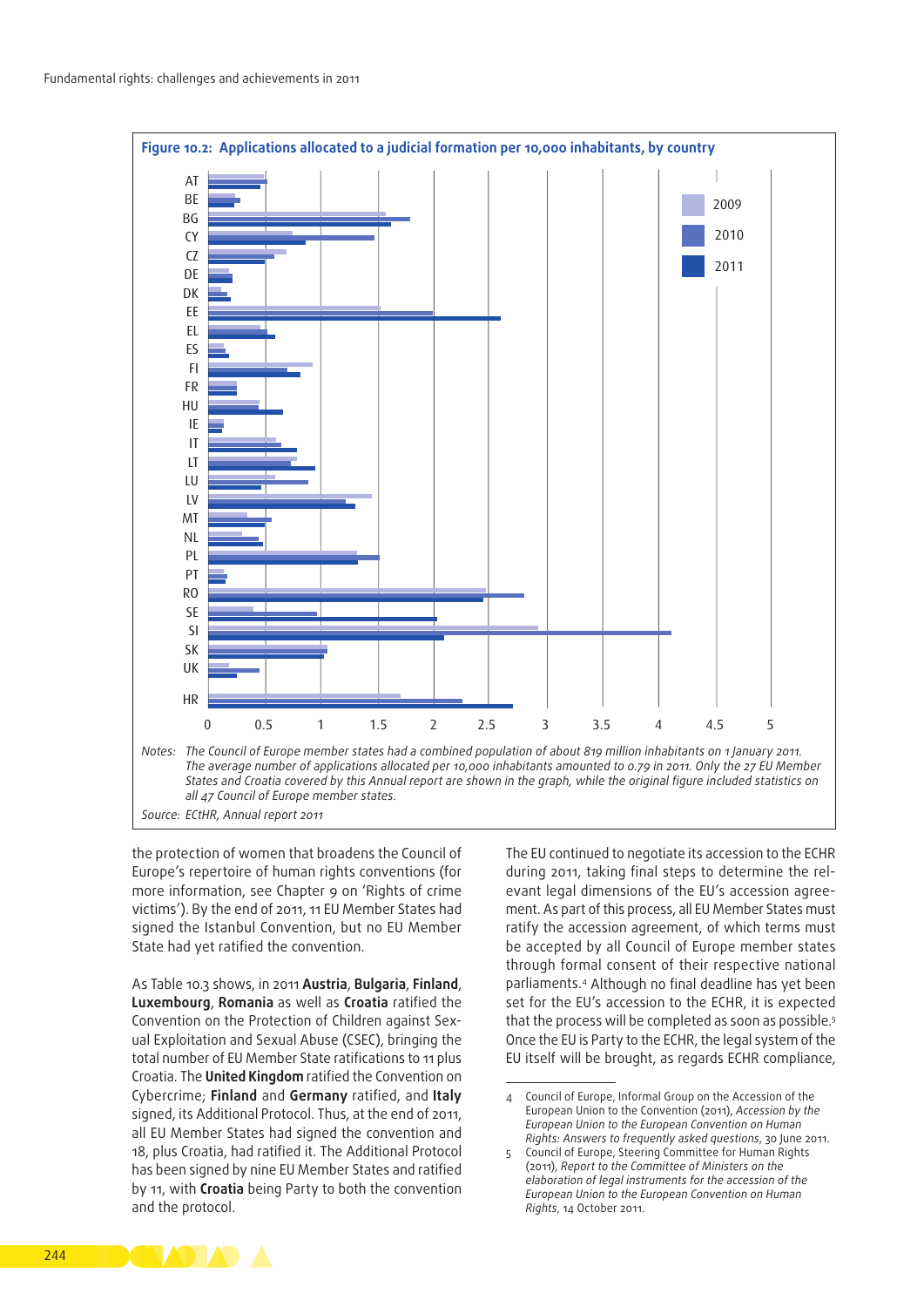

under the supervision of the European Court of Human Rights (ECtHR).6

## 10.3. European Court of Human Rights proceedings

The most recent statistics from the ECtHR indicate that the court handed down 633 judgments in relation to cases brought against the 27 EU Member States and **Croatia**. As shown in Table 10.4, the most frequent subjects of proceedings before the ECtHR related to the length of proceedings (199 judgments), the right to an effective remedy (105), the right to liberty and security (94) and the right to a fair trial (88). Compared with 2010, when a total of 795 judgments were delivered

against EU Member States, the ECtHR handed down considerably fewer judgments on the length of proceedings, the right of property and non‑enforcement in 2011.

Table 10.4 provides an overview of the number of judgments handed down by the ECtHR in 2011, broken down by ECHR articles and country and also shows the number of pending 'leading' cases for execution. The Council of Europe determines those cases as 'leading cases' that are not repetitive in nature but relate to a structural or general problem in the state concerned. Such problems can only be addressed by legislative measures at a general level.

It is also interesting to look at other statistics prepared by the ECtHR, for example at the number of complaints it allocates to its internal judicial formations by population, known as 'applications allocated to a judicial formation'. This is graphically illustrated in Figure 10.2 based on the ECtHR's statistics. Whereas



<sup>6</sup> Council of Europe, Informal Group on the Accession of the European Union to the Convention (2011), *Accession by the European Union to the European Convention on Human Rights: Answers to frequently asked questions*, 30 June 2011.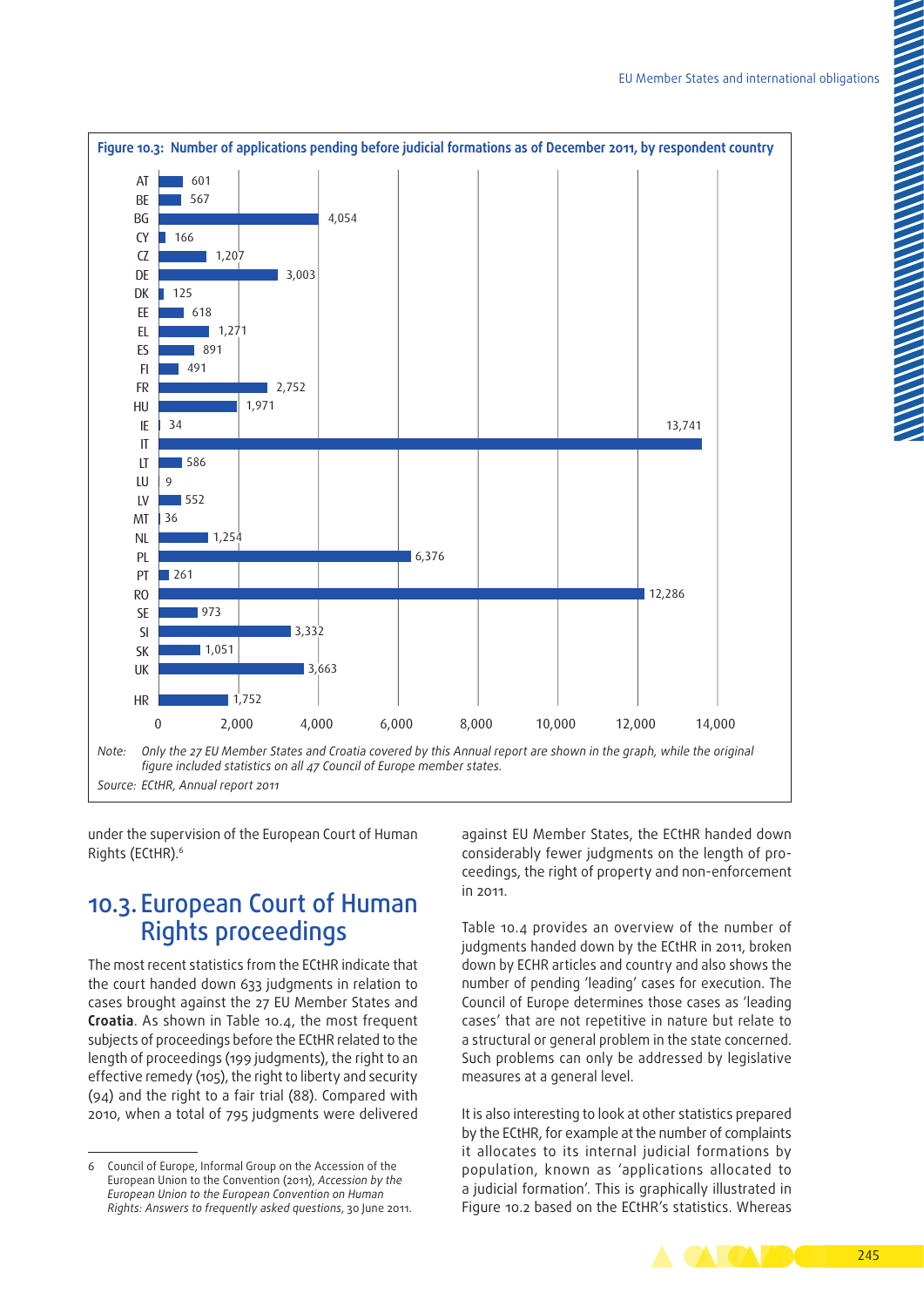#### Table 10.4: Number of ECtHR judgments in 2011, by ECHR article, and number of 'leading' cases pending execution at the end of 2011, by country

|                            |                                                                |                      |                         | Friendly settlements <br>Friendly settlements<br>Striking out judgments |                   |                                  |                   |                         | Inhuman or degratment<br>Inhuman or degratment |                         | prohibition of slaveryl<br>prohibition of slabour |                      | Length of proceedings |                         |
|----------------------------|----------------------------------------------------------------|----------------------|-------------------------|-------------------------------------------------------------------------|-------------------|----------------------------------|-------------------|-------------------------|------------------------------------------------|-------------------------|---------------------------------------------------|----------------------|-----------------------|-------------------------|
| Number of judgments        | yudgments finding at<br>yudgments finding<br>yudgments finding | Judgments finding no |                         |                                                                         | Other judgments** | Right to life-<br>Right to filte |                   | prohibition of torture  |                                                |                         |                                                   | Right to liberty and | Right to a fair trial |                         |
|                            |                                                                |                      |                         |                                                                         |                   |                                  | Lack of effective |                         |                                                | Lack of effective       |                                                   |                      |                       |                         |
|                            |                                                                |                      |                         |                                                                         |                   |                                  | investigation     |                         |                                                | investigation           |                                                   |                      |                       |                         |
|                            |                                                                |                      |                         |                                                                         |                   |                                  |                   |                         |                                                |                         |                                                   | security             |                       |                         |
|                            |                                                                |                      |                         |                                                                         |                   |                                  |                   |                         |                                                |                         |                                                   |                      |                       |                         |
| <b>ECHR Article</b>        |                                                                |                      |                         |                                                                         |                   | $\overline{2}$                   | $\boldsymbol{z}$  | $\overline{\mathbf{3}}$ | $\overline{\mathbf{3}}$                        | $\overline{\mathbf{3}}$ | $\boldsymbol{4}$                                  | 5                    | 6                     | $\epsilon$              |
| AT                         | $12$                                                           | $\overline{7}$       | Δ                       | $\overline{1}$                                                          |                   |                                  |                   |                         |                                                |                         |                                                   |                      |                       | 5                       |
| BE                         | 9                                                              | 7                    |                         |                                                                         | $\mathbf{1}$      | $\overline{2}$                   |                   |                         | 6                                              |                         |                                                   | 6                    | $\overline{2}$        |                         |
| $\mathsf{B}\mathsf{G}$     | 62                                                             | 52                   | 8                       |                                                                         | $\overline{2}$    | $\mathbf{1}$                     | $\overline{4}$    | -1                      | $\overline{3}$                                 | $\overline{3}$          |                                                   | 10 <sub>1</sub>      | $\overline{2}$        | 21                      |
| CY                         | $\overline{\mathbf{2}}$                                        | $\overline{1}$       | $\overline{1}$          |                                                                         |                   |                                  |                   |                         |                                                |                         |                                                   |                      |                       | $\mathbf{1}$            |
| ${\sf CZ}$                 | $\mathbf{22}$                                                  | 19                   | $\mathbf{1}$            |                                                                         | $\overline{2}$    |                                  |                   |                         |                                                |                         |                                                   | $\mathbf{1}$         | 13                    | $\overline{2}$          |
| $\mathsf{DE}% _{T}$        | 41                                                             | 31                   | 9                       |                                                                         | $\mathbf{1}$      |                                  |                   |                         | $\mathbf{1}$                                   |                         |                                                   | 8                    |                       | 19                      |
| DK                         | 6                                                              | $\mathbf{1}$         | 5                       |                                                                         |                   |                                  |                   |                         |                                                |                         |                                                   |                      |                       |                         |
| EE                         | $\overline{\mathbf{3}}$                                        | $\overline{3}$       |                         |                                                                         |                   |                                  |                   |                         |                                                |                         |                                                   | $\mathbf{1}$         | $\overline{1}$        |                         |
| $\mathsf{EL}$              | 73                                                             | 69                   | $\overline{2}$          |                                                                         | $\overline{2}$    |                                  |                   |                         | 10                                             |                         |                                                   | 8                    | 6                     | 50                      |
| ES                         | $12$                                                           | 9                    | $\overline{2}$          |                                                                         | $\mathbf{1}$      |                                  |                   |                         |                                                | $\overline{1}$          |                                                   |                      | $\overline{4}$        | $\overline{1}$          |
| $\mathsf{FI}$              | $\overline{7}$                                                 | 5                    |                         |                                                                         | $\overline{2}$    |                                  |                   |                         |                                                |                         |                                                   |                      |                       | $\overline{2}$          |
| ${\sf FR}$                 | 33                                                             | 23                   | 9                       |                                                                         | $\mathbf{1}$      |                                  | $\mathbf{1}$      | $\mathbf{1}$            | 5                                              |                         |                                                   | $\mathbf{1}$         | 11                    | $\overline{2}$          |
| ${\sf H}{\sf U}$           | 34                                                             | 33                   |                         |                                                                         | $\mathbf{1}$      |                                  |                   |                         | $\mathsf{3}$                                   |                         |                                                   | 5                    | $\overline{4}$        | 19                      |
| $\ensuremath{\mathsf{IE}}$ | $\overline{\mathbf{2}}$                                        | $\overline{2}$       |                         |                                                                         |                   |                                  |                   |                         |                                                |                         |                                                   |                      |                       | $\overline{2}$          |
| $ \mathsf{T} $             | 45                                                             | 34                   | $\overline{\mathbf{3}}$ |                                                                         | 8                 | $\mathbf{1}$                     | $\mathbf{1}$      |                         | $\overline{2}$                                 |                         |                                                   | $\overline{2}$       | $\overline{7}$        | 16                      |
| LT                         | $10$                                                           | 9                    |                         | $\overline{1}$                                                          |                   |                                  |                   |                         | $\mathbf{1}$                                   | $\overline{1}$          |                                                   |                      | $\overline{3}$        | 5                       |
| ${\sf LU}$                 | $\overline{\mathbf{3}}$                                        | $\mathbf{1}$         | $\overline{2}$          |                                                                         |                   |                                  |                   |                         |                                                |                         |                                                   |                      | $\mathbf{1}$          |                         |
| ${\sf L}{\sf V}$           | $12$                                                           | 10 <sup>°</sup>      | $\overline{2}$          |                                                                         |                   |                                  |                   |                         |                                                |                         |                                                   | 17                   |                       | $\overline{1}$          |
| MT                         | 13                                                             | 9                    | $\overline{3}$          |                                                                         | $\mathbf{1}$      |                                  |                   |                         |                                                |                         |                                                   |                      | $\overline{3}$        | $\overline{\mathbf{3}}$ |
| $\mathsf{NL}\xspace$       | 6                                                              | $\overline{4}$       | $\overline{2}$          |                                                                         |                   |                                  |                   |                         |                                                |                         |                                                   | 4                    | $\overline{1}$        |                         |
| $\mathsf{PL}$              | 71                                                             | 54                   | 16                      |                                                                         | $\overline{1}$    | $\overline{1}$                   |                   |                         | 5                                              |                         |                                                   | 16                   | 14                    | 15                      |
| PT                         | 31                                                             | 27                   | $\overline{3}$          |                                                                         | $\mathbf{1}$      |                                  |                   |                         |                                                |                         |                                                   |                      | $\overline{1}$        | 13                      |
| RO                         | 68                                                             | 58                   | $\overline{3}$          |                                                                         | $7^{\circ}$       | $\overline{3}$                   | 8                 |                         | 20                                             | 6                       |                                                   | 2                    | 9                     | $10$                    |
| $\ensuremath{\mathsf{SE}}$ | $\overline{4}$                                                 |                      | $\overline{4}$          |                                                                         |                   |                                  |                   |                         |                                                |                         |                                                   |                      |                       |                         |
| $\mathsf{SI}$              | $12$                                                           | 11                   | $\overline{1}$          |                                                                         |                   |                                  |                   |                         | $\overline{2}$                                 |                         |                                                   |                      | $\mathbf{1}$          | 6                       |
| SK                         | $21$                                                           | 19                   | $\overline{2}$          |                                                                         |                   |                                  |                   |                         | $\mathbf{1}$                                   |                         |                                                   | 12                   | $\overline{2}$        | 5                       |
| UK                         | 19                                                             | $8\phantom{1}$       | 9                       | $\overline{\mathbf{2}}$                                                 |                   |                                  | 5                 | $\overline{2}$          |                                                |                         |                                                   | $\mathbf{1}$         | $\overline{3}$        | $\overline{1}$          |
| Sub-total                  |                                                                | 506                  | 92                      | $\overline{4}$                                                          | 31                | 8                                | 19                | 4                       | 59                                             | 11                      |                                                   | 94                   | 88                    | 199                     |
| Total                      |                                                                |                      | $633*$                  |                                                                         |                   |                                  |                   |                         |                                                |                         |                                                   |                      |                       |                         |
| HR                         | 25                                                             | 23                   | $\overline{2}$          |                                                                         |                   |                                  | $\overline{2}$    |                         | 3 <sup>7</sup>                                 | $\overline{4}$          |                                                   | 5 <sup>7</sup>       | 8                     | $\overline{3}$          |
|                            |                                                                |                      |                         |                                                                         |                   |                                  |                   |                         |                                                |                         |                                                   |                      |                       |                         |

*Notes: Judgments may concern more than one provision.*

*\* Some judgments concern two EU Member States, one case for each of the following couples: Italy and France, Greece and Belgium, Poland and Germany, France and Belgium.*

*\*\* Other judgments: just satisfaction, revision judgments, preliminary objections and lack of jurisdiction.*

*\*\*\* 'Leading' cases relate to the supervision of leading case execution and are those that the Council of Europe identified as not being repetitive cases but showing a structural or general problem in the state concerned, for which measures must be taken to address the problem.*

*Source: FRA, 2011, data extracted from ECtHR Annual report 2011. 'Violations by Article and by State, available at: [www.echr.coe.int/NR/](http://www.echr.coe.int/NR/rdonlyres/596C7B5C-3FFB-4874-85D8-F12E8F67C136/0/TABLEAU_VIOLATIONS_EN_2011.pdf) [rdonlyres/596C7B5C-3FFB-4874-85D8-F12E8F67C136/0/TABLEAU\\_VIOLATIONS\\_EN\\_2011.pdf](http://www.echr.coe.int/NR/rdonlyres/596C7B5C-3FFB-4874-85D8-F12E8F67C136/0/TABLEAU_VIOLATIONS_EN_2011.pdf)*

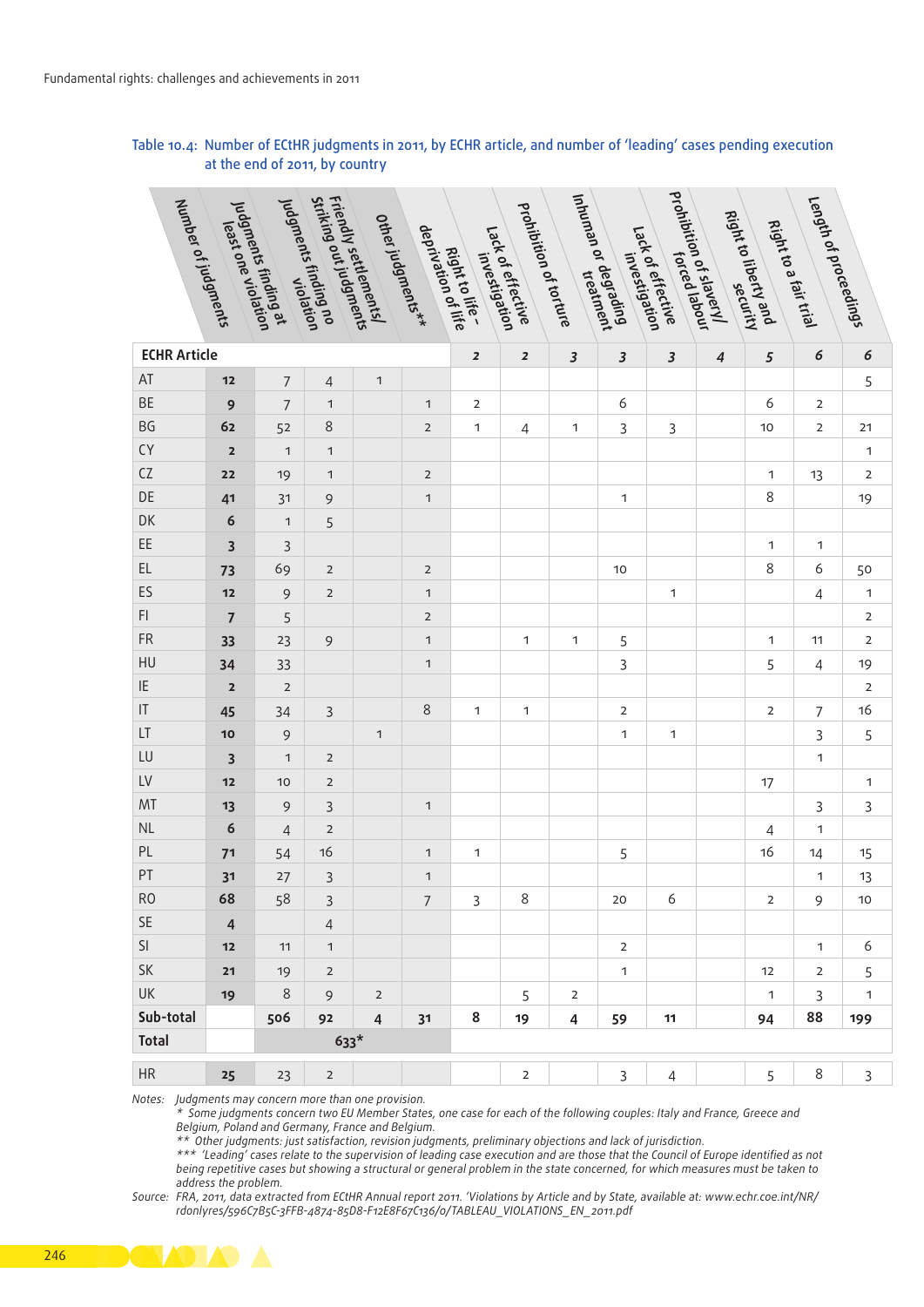### Table 10.4: (continued)

|                | pending execution***<br>- reading ition***<br>pending execution | Right not to be rited or<br>Right not to be detailed | Right to free elections |                | protection of property                          |                                                |                |                | Freedom of assembly<br>Freedom and association | Freedom of expression<br>Freedom of expression | Freedom of thought,<br>Freedom of theligion<br>conscience and religion | Right to respect for<br>Right to respect life |                 |
|----------------|-----------------------------------------------------------------|------------------------------------------------------|-------------------------|----------------|-------------------------------------------------|------------------------------------------------|----------------|----------------|------------------------------------------------|------------------------------------------------|------------------------------------------------------------------------|-----------------------------------------------|-----------------|
|                | Other articles of the<br>Other articles of the                  |                                                      | Right to education      |                |                                                 | Right to an effective<br>Right to an effective | Right to marry |                |                                                |                                                |                                                                        | No punishment<br>Mo punishment<br>Mithout law | Non-enforcement |
|                |                                                                 |                                                      |                         |                | prohibition of<br>Prohibition<br>discrimination |                                                |                |                |                                                |                                                |                                                                        |                                               |                 |
|                |                                                                 |                                                      |                         |                |                                                 |                                                |                |                |                                                |                                                |                                                                        |                                               |                 |
|                | $P7 - 4$                                                        | $P1-3$                                               | $P1-2$                  | $P1-1$         | 14                                              | 13                                             | $\bf 12$       | $\bf 11$       | $\boldsymbol{\mathit{10}}$                     | 9                                              | $\pmb{8}$                                                              | $\overline{7}$                                | $\epsilon$      |
| 21             |                                                                 |                                                      |                         | $\overline{1}$ | $\mathbf{1}$                                    | $\mathbf{1}$                                   |                |                |                                                |                                                |                                                                        |                                               |                 |
| $22\,$         |                                                                 |                                                      |                         |                |                                                 | $\overline{2}$                                 |                |                | $\mathbf{1}$                                   |                                                |                                                                        |                                               |                 |
| 116            | 6                                                               |                                                      |                         | $\overline{7}$ | $\mathbf{1}$                                    | 26                                             |                | $\mathsf{3}$   | $\overline{2}$                                 | $\mathbf{1}$                                   | 5                                                                      |                                               |                 |
| $\,8\,$        |                                                                 |                                                      |                         |                |                                                 |                                                |                |                |                                                |                                                |                                                                        |                                               |                 |
| 20             |                                                                 |                                                      |                         |                |                                                 | $\mathbf{1}$                                   |                |                |                                                |                                                | $\overline{2}$                                                         |                                               |                 |
| 14             |                                                                 |                                                      |                         | $\overline{1}$ |                                                 | $10$                                           |                | $\overline{1}$ | $\overline{1}$                                 |                                                | $\overline{2}$                                                         | 5                                             | $\overline{1}$  |
| $\overline{3}$ |                                                                 |                                                      |                         |                |                                                 |                                                |                |                |                                                |                                                | $\mathbf{1}$                                                           |                                               |                 |
| $\overline{3}$ |                                                                 |                                                      |                         |                |                                                 | $\mathbf{1}$                                   |                |                |                                                |                                                |                                                                        |                                               |                 |
| 63             |                                                                 |                                                      |                         | $\overline{4}$ | $\mathbf{1}$                                    | 32                                             |                |                |                                                | $\mathbf{1}$                                   | $\mathbf{1}$                                                           |                                               | $\mathsf{3}$    |
| $15$           |                                                                 |                                                      |                         |                |                                                 |                                                |                |                | $\mathbf{1}$                                   |                                                | $\overline{2}$                                                         |                                               |                 |
| $16$           |                                                                 |                                                      |                         |                |                                                 |                                                |                |                | $\mathbf{1}$                                   |                                                | $\overline{2}$                                                         |                                               |                 |
| 46             |                                                                 |                                                      |                         | $\overline{1}$ |                                                 | 6                                              |                |                | $\overline{2}$                                 | $\mathbf{1}$                                   | $\overline{2}$                                                         |                                               |                 |
| $25\,$         | $\mathbf{1}$                                                    |                                                      |                         | $\overline{2}$ |                                                 | $\mathbf{1}$                                   |                |                | $\overline{2}$                                 |                                                | $\overline{2}$                                                         |                                               |                 |
| $\overline{3}$ |                                                                 |                                                      |                         |                |                                                 | $\mathbf{1}$                                   |                |                |                                                |                                                |                                                                        |                                               |                 |
| 59             | $\mathbf{1}$                                                    | $\mathbf{1}$                                         |                         | 13             |                                                 |                                                |                |                |                                                |                                                | $\overline{2}$                                                         |                                               | $\overline{1}$  |
| $10$           |                                                                 | $\mathbf{1}$                                         |                         |                |                                                 |                                                |                |                |                                                |                                                |                                                                        |                                               |                 |
| $\overline{5}$ |                                                                 |                                                      |                         |                |                                                 |                                                |                |                |                                                |                                                |                                                                        |                                               |                 |
| $18$           | $\overline{2}$                                                  |                                                      |                         |                |                                                 |                                                |                |                |                                                |                                                | $\overline{2}$                                                         |                                               |                 |
| 12             |                                                                 |                                                      |                         | 5              | $\mathbf{1}$                                    |                                                |                |                | $\overline{2}$                                 |                                                |                                                                        |                                               |                 |
| $\,8\,$        |                                                                 |                                                      |                         |                |                                                 |                                                |                |                |                                                |                                                |                                                                        |                                               |                 |
| $72\,$         |                                                                 |                                                      |                         | $\overline{1}$ |                                                 |                                                |                |                | $\overline{2}$                                 |                                                | 8                                                                      |                                               | $\overline{1}$  |
| 12             |                                                                 |                                                      |                         | $\,8\,$        |                                                 | $10$                                           |                |                | $\overline{3}$                                 |                                                | $\overline{2}$                                                         |                                               |                 |
| 88             | $\mathbf{1}$                                                    |                                                      |                         | $10$           |                                                 | $\overline{4}$                                 |                | $\overline{1}$ | $\overline{1}$                                 |                                                | 8                                                                      |                                               | 6               |
| 6              |                                                                 |                                                      |                         |                |                                                 |                                                |                |                |                                                |                                                |                                                                        |                                               |                 |
| 9              |                                                                 |                                                      |                         |                |                                                 | $7\overline{ }$                                |                |                |                                                |                                                | $\overline{2}$                                                         |                                               | $\overline{1}$  |
| $20\,$         |                                                                 |                                                      |                         |                | $\mathbf{1}$                                    | $\overline{3}$                                 |                |                | $\overline{1}$                                 |                                                | $\overline{2}$                                                         |                                               |                 |
| 25             |                                                                 |                                                      |                         |                |                                                 |                                                |                |                | $\mathbf{1}$                                   |                                                | $\mathbf{1}$                                                           |                                               |                 |
|                | 11                                                              | $\overline{\mathbf{2}}$                              |                         | 53             | $5\overline{)}$                                 | 105                                            |                | 5 <sup>5</sup> | 20                                             | $\overline{\mathbf{3}}$                        | 46                                                                     | 5                                             | 13              |
| 719            |                                                                 |                                                      |                         |                |                                                 |                                                |                |                |                                                |                                                |                                                                        |                                               |                 |
| 42             | $\mathbf{1}$                                                    |                                                      |                         | $\overline{2}$ |                                                 | $\mathbf{1}$                                   |                |                |                                                |                                                | $\overline{4}$                                                         |                                               |                 |
|                |                                                                 |                                                      |                         |                |                                                 |                                                |                |                |                                                |                                                |                                                                        |                                               |                 |

 $\blacktriangle$   $\blacktriangle$   $\blacklozenge$ 247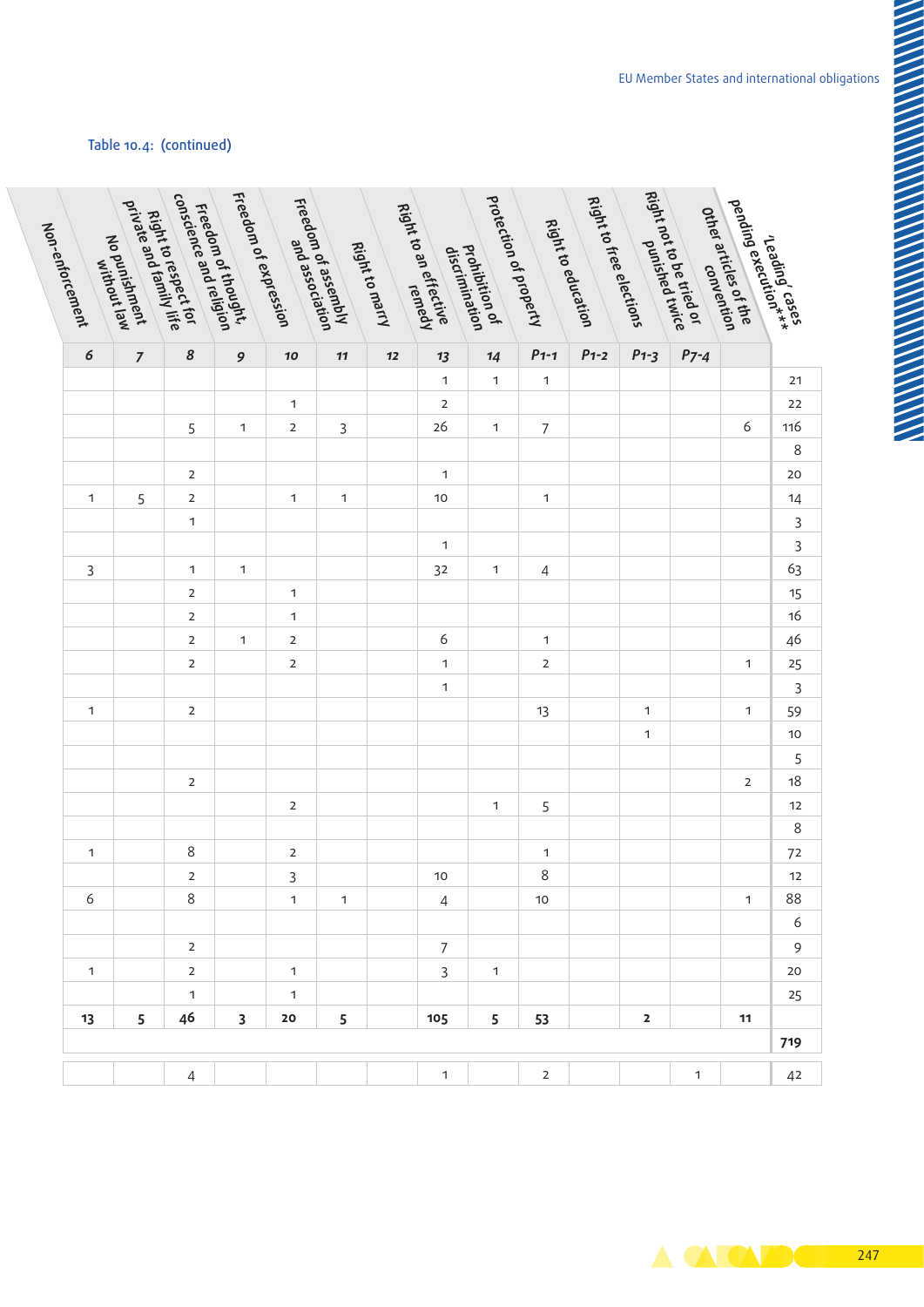

in general terms the workload of the court remained consistent over the past three years, a look at countries such as **Croatia**, **Estonia** and **Sweden** shows a constant and sharp increase of pending cases between 2009 and 2011.

# 10.4. Acceptance of UN instruments, conventions and protocols

In the UN context, the Convention on the Rights of Persons with Disabilities (CRPD) embodies the closest formal interconnection between the EU and the UN human rights system. The CRPD is the first of the core international human rights treaties that explicitly allows for accession by regional organisations, an option the EU made use of by becoming party to the CRPD in December 2010.

In 2011, three additional EU Member States, namely **Cyprus, Luxembourg** and **Romania**, ratified the CRPD, bringing the total number to 19, plus **Croatia**. All EU Member States have, at a minimum, signed the CRPD. In 2011 **Cyprus** and **Luxembourg** also ratified the Optional Protocol to the CRPD which allows for individual complaints. The total number of EU Member States that are party to the CRPD Optional Protocol is 16, plus Croatia, with six others being signatories to the protocol. The CRPD illustrates the increasing interconnection between the national, EU and international human rights levels, reinforcing the institutional framework and ensuring consistency (see Table 10.5, the Focus and Section 5.5 in Chapter 5).

Other UN conventions that have already been in force for some time saw less EU activity in 2011. Greece ratified the Convention on Transnational Organized Crime (UNTOC), the purpose of which is to protect and assist victims of human trafficking, and its Optional Protocols (Protocol 1 on smuggling migrants and Protocol 2 on

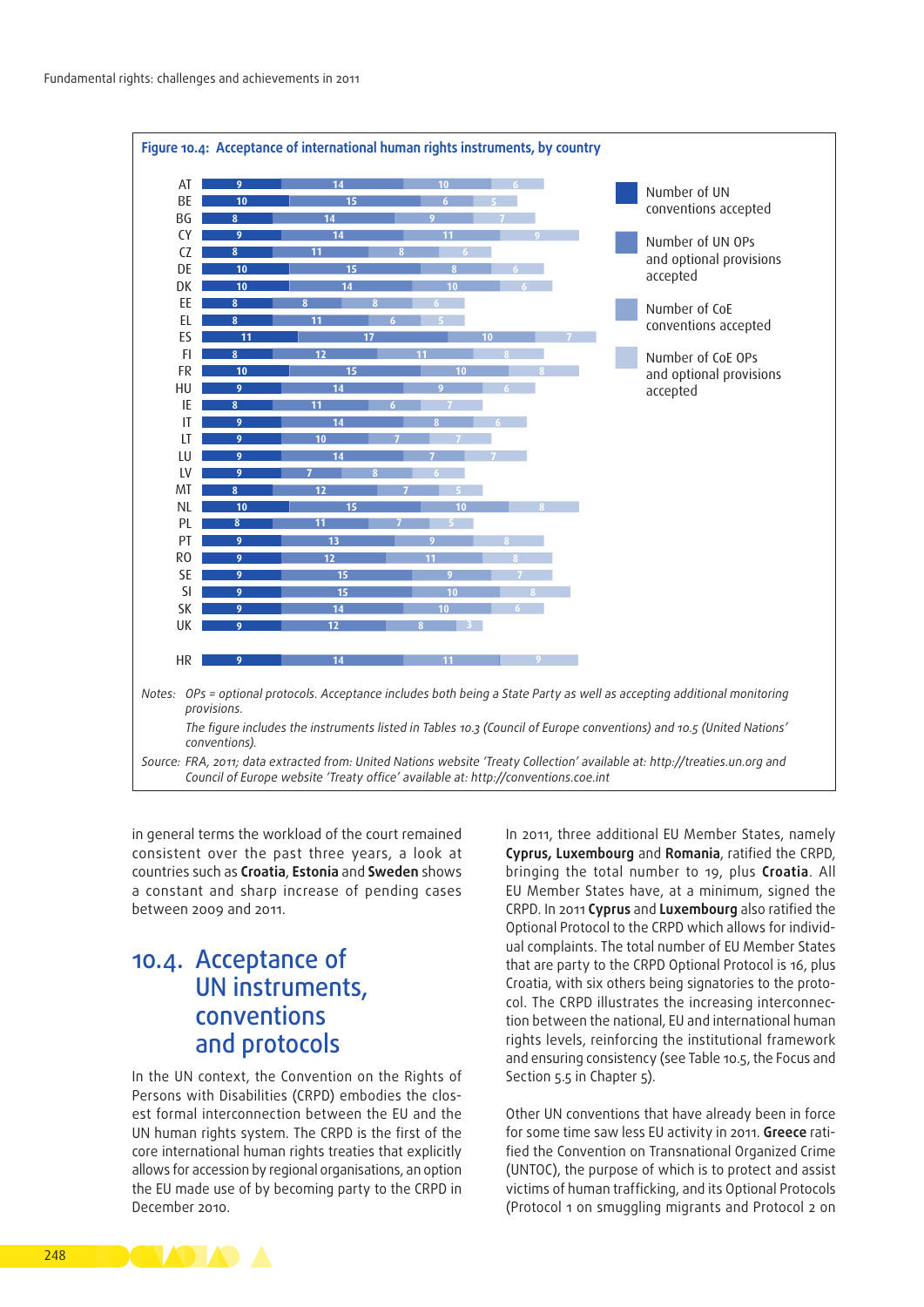

trafficking). As shown in Table 10.5, this brings the total number of EU Member States Party to the UNTOC to 26 plus Croatia. Membership of Protocols 1 and 2 increased to 24 and 26, respectively. **Croatia** is a State Party to the convention as well as its protocols, and the same is true for the EU, which ratified the convention in 2004, and Protocols 1 and 2 in 2006.

Although all EU Member States and **Croatia** are Party to the Convention on the Rights of the Child (CRC), the two protocols to this treaty are yet to be fully ratified by all EU Member States. Twenty‑four EU Member States are Party to Protocol 2 on child prostitution, with **Lux‑ embourg** having become Party in 2011. **Belgium** and the **Netherlands** ratified the International Convention for the Protection of All Persons from Enforced Disappearance (ICPED), raising the total number of ratifications from three to five. Similarly, in the context of the Convention against Torture, already ratified by all EU Member States, **Bulgaria** ratified and **Greece** signed the Optional Protocol (OP-CAT), requiring National Preventive Mechanisms to be appointed or established. With these additions in 2011, 17 EU Member States, as well as **Croatia**, are Parties and another seven are signatories. The International Convention on the Rights of Migrant Workers (ICRMW) remains the only 'core' UN human rights treaty which no EU Member State has signed or ratified. However, a Convention on Domestic Workers (ILO C189), although not yet in force, was adopted in the context of the International Labour Organization (ILO) in June 2011.

Most of the UN treaties referred to above provide for the establishment of monitoring bodies which supervise implementation of their obligations by State Parties, through, among other means, a periodic reporting procedure. The UN Human Rights Council provides a further monitoring role through the Universal Periodic Review (UPR) process created in 2006. In 2011, the UPR completed its first four-year monitoring cycle, having monitored all UN member states.7

<sup>7</sup> For more information on basic facts about the UPR system, see: [www.ohchr.org/EN/HRBodies/UPR/Pages/BasicFacts.](http://www.ohchr.org/EN/HRBodies/UPR/Pages/BasicFacts.aspx) [aspx](http://www.ohchr.org/EN/HRBodies/UPR/Pages/BasicFacts.aspx).

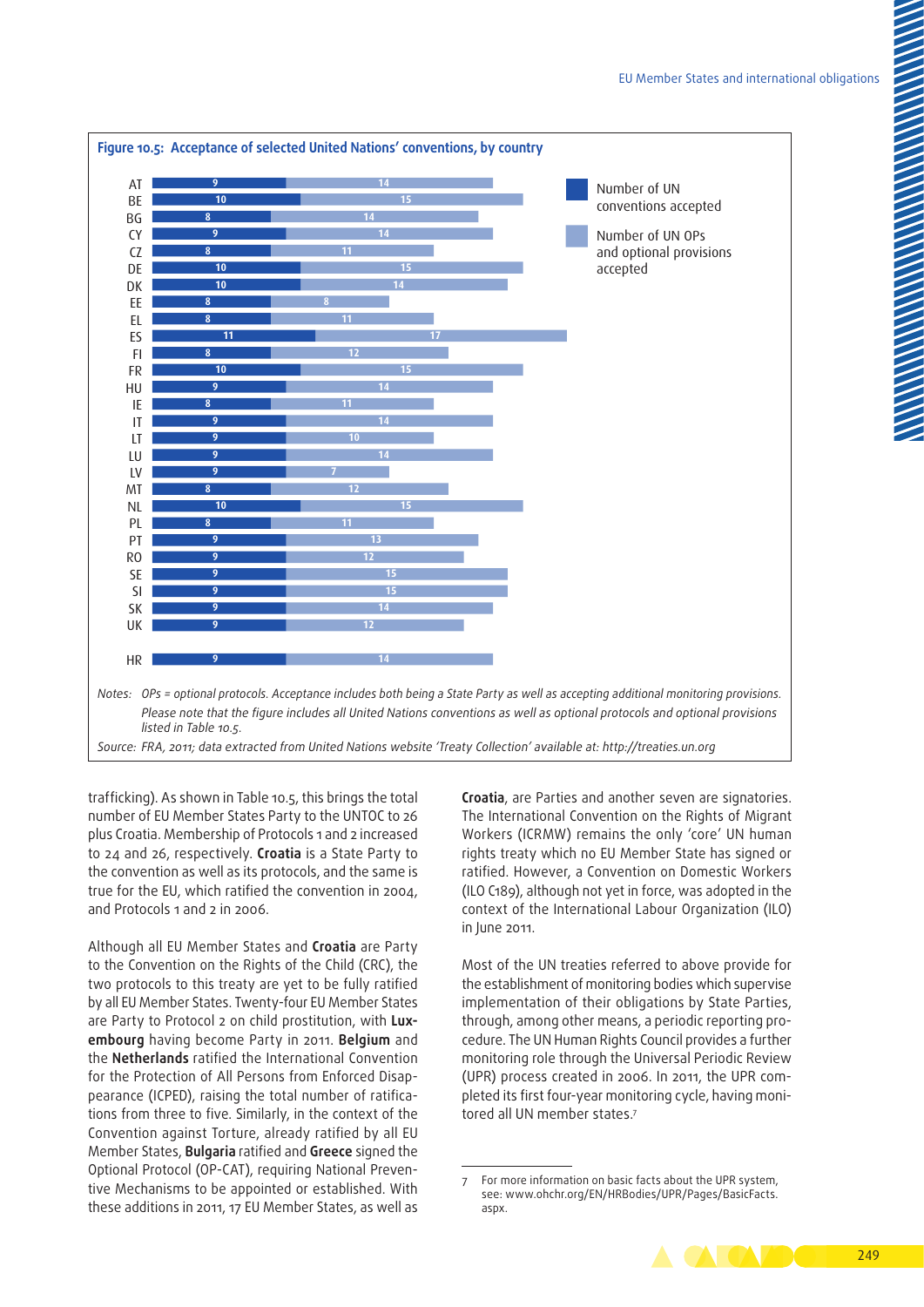| Total accepted<br>23<br>25<br>27<br>22<br>23<br>23<br>20<br>25<br>19<br>25<br>16<br>ICERD<br>$\checkmark$<br>✓<br>√<br>ICERD - Individual complaints (Art. 14 (1))<br>$\checkmark$<br>$\boldsymbol{\mathsf{x}}$<br>ICCPR<br>$\checkmark$<br>✓<br>✓<br>ICCPR - State complaints (Art. 41)<br>$\checkmark$<br>$\boldsymbol{\mathsf{x}}$<br>$\boldsymbol{\mathsf{x}}$<br>✓<br>ICCPR - OP1 (individual complaints)<br>$\checkmark$<br>$\checkmark$<br>$\sqrt{ }$<br>ICCPR - OP2 (death penalty)<br>$\checkmark$<br>ICESCR<br>$\checkmark$<br>✓<br>ICESCR - OP (Individual complaints) [not yet in force]<br>$\mathbf{x}$<br>$\mathsf{s}$<br>$\boldsymbol{\mathsf{x}}$<br>$\boldsymbol{\mathsf{x}}$<br>$\mathsf{s}$<br>$\boldsymbol{\mathsf{x}}$<br>$\boldsymbol{\mathsf{x}}$<br>$\checkmark$<br>CEDAW<br>$\checkmark$<br>✓<br>√<br>CEDAW - OP (Individual complaints)<br>$\checkmark$<br>$\checkmark$<br>$\boldsymbol{\mathsf{x}}$<br>CEDAW - OP (Inquiry procedure, Art. 10, 'opt-out')<br>$\checkmark$<br>✓<br>$\boldsymbol{\mathsf{x}}$<br>$\checkmark$<br>CAT<br>√<br>CAT - OP<br>S<br>S<br>$\mathsf{s}$<br>$\mathsf{s}$<br>CAT - State complaints (Art. 21(1))<br>$\checkmark$<br>$\checkmark$<br>$\checkmark$<br>$\pmb{\times}$<br>CAT - Individual complaints (Art. 22 (1))<br>$\checkmark$<br>$\checkmark$<br>$\checkmark$<br>$\checkmark$<br>$\blacktriangledown$<br>✓<br>$\pmb{\times}$<br>CAT - Inquiry procedure (Art. 20 (2), 'opt-out' in<br>$\sqrt{2}$<br>Art. 28 (1))<br>$\checkmark$<br>$\checkmark$<br>$\checkmark$<br>$\checkmark$<br>✓<br>$\checkmark$<br>$\checkmark$<br>$\checkmark$<br>$\checkmark$<br>CRC<br>$\checkmark$<br>$\checkmark$<br>$\checkmark$<br>$\checkmark$<br>$\checkmark$<br>√<br>$\checkmark$<br>$\checkmark$<br>√<br>CRC - OP1 (armed conflict)<br>$\checkmark$<br>s<br>CRC - OP2 (prostitution)<br>$\checkmark$<br>✓<br>✓<br>$\mathsf{s}$<br>$\mathsf{s}$<br><b>ICRMW</b><br>$\mathbf{x}$<br>×<br>$\boldsymbol{\mathsf{x}}$<br>$\boldsymbol{\mathsf{x}}$<br>$\pmb{\times}$<br>$\boldsymbol{\mathsf{x}}$<br>$\boldsymbol{\mathsf{x}}$<br>$\boldsymbol{\mathsf{x}}$<br>$\boldsymbol{\mathsf{x}}$<br>$\boldsymbol{\mathsf{x}}$<br>$\boldsymbol{\mathsf{x}}$<br>CRSR<br>$\checkmark$<br>✓<br>✓<br>√<br>√<br><b>UNTOC</b><br>$\checkmark$<br>$\mathsf{s}$<br>UNTOC - OP1 (smuggling of migrants)<br>$\checkmark$<br>S<br>UNTOC - OP2 (trafficking)<br>$\checkmark$<br>✓<br><b>S</b><br>√<br><b>ICPED</b><br>$\mathsf S$<br>$\mathsf{s}$<br>S<br>$\pmb{\times}$<br>√<br>$\mathsf{s}$<br>$\pmb{\times}$<br>$\mathsf S$<br>$\mathsf{s}$<br>ICPED - Individual complaints (Art. 31)<br>$\checkmark$<br>$\mathbf{x}$<br>$\pmb{\times}$<br>$\mathbf{x}$<br>$\pmb{\times}$<br>$\pmb{\times}$<br>$\pmb{\times}$<br>$\pmb{\times}$<br>$\pmb{\times}$<br>$\boldsymbol{\mathsf{x}}$<br>CRPD<br>$\checkmark$<br>$\checkmark$<br>$\mathsf S$<br>$\mathsf{S}$<br>$\mathsf{s}$<br>$\checkmark$<br>$\mathsf{s}$<br>✓ | Country | AT | <b>BE</b> | BG | <b>CY</b> | <b>CZ</b> | DE. | <b>DK</b> | <b>EE</b> | EL | ES | <b>FI</b> | <b>FR</b> |
|----------------------------------------------------------------------------------------------------------------------------------------------------------------------------------------------------------------------------------------------------------------------------------------------------------------------------------------------------------------------------------------------------------------------------------------------------------------------------------------------------------------------------------------------------------------------------------------------------------------------------------------------------------------------------------------------------------------------------------------------------------------------------------------------------------------------------------------------------------------------------------------------------------------------------------------------------------------------------------------------------------------------------------------------------------------------------------------------------------------------------------------------------------------------------------------------------------------------------------------------------------------------------------------------------------------------------------------------------------------------------------------------------------------------------------------------------------------------------------------------------------------------------------------------------------------------------------------------------------------------------------------------------------------------------------------------------------------------------------------------------------------------------------------------------------------------------------------------------------------------------------------------------------------------------------------------------------------------------------------------------------------------------------------------------------------------------------------------------------------------------------------------------------------------------------------------------------------------------------------------------------------------------------------------------------------------------------------------------------------------------------------------------------------------------------------------------------------------------------------------------------------------------------------------------------------------------------------------------------------------------------------------------------------------------------------------------------------------------------------------------------------------------------------------------------------------------------------------------------------------------------------------------------------------------------------|---------|----|-----------|----|-----------|-----------|-----|-----------|-----------|----|----|-----------|-----------|
|                                                                                                                                                                                                                                                                                                                                                                                                                                                                                                                                                                                                                                                                                                                                                                                                                                                                                                                                                                                                                                                                                                                                                                                                                                                                                                                                                                                                                                                                                                                                                                                                                                                                                                                                                                                                                                                                                                                                                                                                                                                                                                                                                                                                                                                                                                                                                                                                                                                                                                                                                                                                                                                                                                                                                                                                                                                                                                                                        |         |    |           |    |           |           |     |           |           |    |    |           |           |
|                                                                                                                                                                                                                                                                                                                                                                                                                                                                                                                                                                                                                                                                                                                                                                                                                                                                                                                                                                                                                                                                                                                                                                                                                                                                                                                                                                                                                                                                                                                                                                                                                                                                                                                                                                                                                                                                                                                                                                                                                                                                                                                                                                                                                                                                                                                                                                                                                                                                                                                                                                                                                                                                                                                                                                                                                                                                                                                                        |         |    |           |    |           |           |     |           |           |    |    |           |           |
|                                                                                                                                                                                                                                                                                                                                                                                                                                                                                                                                                                                                                                                                                                                                                                                                                                                                                                                                                                                                                                                                                                                                                                                                                                                                                                                                                                                                                                                                                                                                                                                                                                                                                                                                                                                                                                                                                                                                                                                                                                                                                                                                                                                                                                                                                                                                                                                                                                                                                                                                                                                                                                                                                                                                                                                                                                                                                                                                        |         |    |           |    |           |           |     |           |           |    |    |           |           |
|                                                                                                                                                                                                                                                                                                                                                                                                                                                                                                                                                                                                                                                                                                                                                                                                                                                                                                                                                                                                                                                                                                                                                                                                                                                                                                                                                                                                                                                                                                                                                                                                                                                                                                                                                                                                                                                                                                                                                                                                                                                                                                                                                                                                                                                                                                                                                                                                                                                                                                                                                                                                                                                                                                                                                                                                                                                                                                                                        |         |    |           |    |           |           |     |           |           |    |    |           |           |
|                                                                                                                                                                                                                                                                                                                                                                                                                                                                                                                                                                                                                                                                                                                                                                                                                                                                                                                                                                                                                                                                                                                                                                                                                                                                                                                                                                                                                                                                                                                                                                                                                                                                                                                                                                                                                                                                                                                                                                                                                                                                                                                                                                                                                                                                                                                                                                                                                                                                                                                                                                                                                                                                                                                                                                                                                                                                                                                                        |         |    |           |    |           |           |     |           |           |    |    |           |           |
|                                                                                                                                                                                                                                                                                                                                                                                                                                                                                                                                                                                                                                                                                                                                                                                                                                                                                                                                                                                                                                                                                                                                                                                                                                                                                                                                                                                                                                                                                                                                                                                                                                                                                                                                                                                                                                                                                                                                                                                                                                                                                                                                                                                                                                                                                                                                                                                                                                                                                                                                                                                                                                                                                                                                                                                                                                                                                                                                        |         |    |           |    |           |           |     |           |           |    |    |           |           |
|                                                                                                                                                                                                                                                                                                                                                                                                                                                                                                                                                                                                                                                                                                                                                                                                                                                                                                                                                                                                                                                                                                                                                                                                                                                                                                                                                                                                                                                                                                                                                                                                                                                                                                                                                                                                                                                                                                                                                                                                                                                                                                                                                                                                                                                                                                                                                                                                                                                                                                                                                                                                                                                                                                                                                                                                                                                                                                                                        |         |    |           |    |           |           |     |           |           |    |    |           |           |
|                                                                                                                                                                                                                                                                                                                                                                                                                                                                                                                                                                                                                                                                                                                                                                                                                                                                                                                                                                                                                                                                                                                                                                                                                                                                                                                                                                                                                                                                                                                                                                                                                                                                                                                                                                                                                                                                                                                                                                                                                                                                                                                                                                                                                                                                                                                                                                                                                                                                                                                                                                                                                                                                                                                                                                                                                                                                                                                                        |         |    |           |    |           |           |     |           |           |    |    |           |           |
|                                                                                                                                                                                                                                                                                                                                                                                                                                                                                                                                                                                                                                                                                                                                                                                                                                                                                                                                                                                                                                                                                                                                                                                                                                                                                                                                                                                                                                                                                                                                                                                                                                                                                                                                                                                                                                                                                                                                                                                                                                                                                                                                                                                                                                                                                                                                                                                                                                                                                                                                                                                                                                                                                                                                                                                                                                                                                                                                        |         |    |           |    |           |           |     |           |           |    |    |           |           |
|                                                                                                                                                                                                                                                                                                                                                                                                                                                                                                                                                                                                                                                                                                                                                                                                                                                                                                                                                                                                                                                                                                                                                                                                                                                                                                                                                                                                                                                                                                                                                                                                                                                                                                                                                                                                                                                                                                                                                                                                                                                                                                                                                                                                                                                                                                                                                                                                                                                                                                                                                                                                                                                                                                                                                                                                                                                                                                                                        |         |    |           |    |           |           |     |           |           |    |    |           |           |
|                                                                                                                                                                                                                                                                                                                                                                                                                                                                                                                                                                                                                                                                                                                                                                                                                                                                                                                                                                                                                                                                                                                                                                                                                                                                                                                                                                                                                                                                                                                                                                                                                                                                                                                                                                                                                                                                                                                                                                                                                                                                                                                                                                                                                                                                                                                                                                                                                                                                                                                                                                                                                                                                                                                                                                                                                                                                                                                                        |         |    |           |    |           |           |     |           |           |    |    |           |           |
|                                                                                                                                                                                                                                                                                                                                                                                                                                                                                                                                                                                                                                                                                                                                                                                                                                                                                                                                                                                                                                                                                                                                                                                                                                                                                                                                                                                                                                                                                                                                                                                                                                                                                                                                                                                                                                                                                                                                                                                                                                                                                                                                                                                                                                                                                                                                                                                                                                                                                                                                                                                                                                                                                                                                                                                                                                                                                                                                        |         |    |           |    |           |           |     |           |           |    |    |           |           |
|                                                                                                                                                                                                                                                                                                                                                                                                                                                                                                                                                                                                                                                                                                                                                                                                                                                                                                                                                                                                                                                                                                                                                                                                                                                                                                                                                                                                                                                                                                                                                                                                                                                                                                                                                                                                                                                                                                                                                                                                                                                                                                                                                                                                                                                                                                                                                                                                                                                                                                                                                                                                                                                                                                                                                                                                                                                                                                                                        |         |    |           |    |           |           |     |           |           |    |    |           |           |
|                                                                                                                                                                                                                                                                                                                                                                                                                                                                                                                                                                                                                                                                                                                                                                                                                                                                                                                                                                                                                                                                                                                                                                                                                                                                                                                                                                                                                                                                                                                                                                                                                                                                                                                                                                                                                                                                                                                                                                                                                                                                                                                                                                                                                                                                                                                                                                                                                                                                                                                                                                                                                                                                                                                                                                                                                                                                                                                                        |         |    |           |    |           |           |     |           |           |    |    |           |           |
|                                                                                                                                                                                                                                                                                                                                                                                                                                                                                                                                                                                                                                                                                                                                                                                                                                                                                                                                                                                                                                                                                                                                                                                                                                                                                                                                                                                                                                                                                                                                                                                                                                                                                                                                                                                                                                                                                                                                                                                                                                                                                                                                                                                                                                                                                                                                                                                                                                                                                                                                                                                                                                                                                                                                                                                                                                                                                                                                        |         |    |           |    |           |           |     |           |           |    |    |           |           |
|                                                                                                                                                                                                                                                                                                                                                                                                                                                                                                                                                                                                                                                                                                                                                                                                                                                                                                                                                                                                                                                                                                                                                                                                                                                                                                                                                                                                                                                                                                                                                                                                                                                                                                                                                                                                                                                                                                                                                                                                                                                                                                                                                                                                                                                                                                                                                                                                                                                                                                                                                                                                                                                                                                                                                                                                                                                                                                                                        |         |    |           |    |           |           |     |           |           |    |    |           |           |
|                                                                                                                                                                                                                                                                                                                                                                                                                                                                                                                                                                                                                                                                                                                                                                                                                                                                                                                                                                                                                                                                                                                                                                                                                                                                                                                                                                                                                                                                                                                                                                                                                                                                                                                                                                                                                                                                                                                                                                                                                                                                                                                                                                                                                                                                                                                                                                                                                                                                                                                                                                                                                                                                                                                                                                                                                                                                                                                                        |         |    |           |    |           |           |     |           |           |    |    |           |           |
|                                                                                                                                                                                                                                                                                                                                                                                                                                                                                                                                                                                                                                                                                                                                                                                                                                                                                                                                                                                                                                                                                                                                                                                                                                                                                                                                                                                                                                                                                                                                                                                                                                                                                                                                                                                                                                                                                                                                                                                                                                                                                                                                                                                                                                                                                                                                                                                                                                                                                                                                                                                                                                                                                                                                                                                                                                                                                                                                        |         |    |           |    |           |           |     |           |           |    |    |           |           |
|                                                                                                                                                                                                                                                                                                                                                                                                                                                                                                                                                                                                                                                                                                                                                                                                                                                                                                                                                                                                                                                                                                                                                                                                                                                                                                                                                                                                                                                                                                                                                                                                                                                                                                                                                                                                                                                                                                                                                                                                                                                                                                                                                                                                                                                                                                                                                                                                                                                                                                                                                                                                                                                                                                                                                                                                                                                                                                                                        |         |    |           |    |           |           |     |           |           |    |    |           |           |
|                                                                                                                                                                                                                                                                                                                                                                                                                                                                                                                                                                                                                                                                                                                                                                                                                                                                                                                                                                                                                                                                                                                                                                                                                                                                                                                                                                                                                                                                                                                                                                                                                                                                                                                                                                                                                                                                                                                                                                                                                                                                                                                                                                                                                                                                                                                                                                                                                                                                                                                                                                                                                                                                                                                                                                                                                                                                                                                                        |         |    |           |    |           |           |     |           |           |    |    |           |           |
|                                                                                                                                                                                                                                                                                                                                                                                                                                                                                                                                                                                                                                                                                                                                                                                                                                                                                                                                                                                                                                                                                                                                                                                                                                                                                                                                                                                                                                                                                                                                                                                                                                                                                                                                                                                                                                                                                                                                                                                                                                                                                                                                                                                                                                                                                                                                                                                                                                                                                                                                                                                                                                                                                                                                                                                                                                                                                                                                        |         |    |           |    |           |           |     |           |           |    |    |           |           |
|                                                                                                                                                                                                                                                                                                                                                                                                                                                                                                                                                                                                                                                                                                                                                                                                                                                                                                                                                                                                                                                                                                                                                                                                                                                                                                                                                                                                                                                                                                                                                                                                                                                                                                                                                                                                                                                                                                                                                                                                                                                                                                                                                                                                                                                                                                                                                                                                                                                                                                                                                                                                                                                                                                                                                                                                                                                                                                                                        |         |    |           |    |           |           |     |           |           |    |    |           |           |
|                                                                                                                                                                                                                                                                                                                                                                                                                                                                                                                                                                                                                                                                                                                                                                                                                                                                                                                                                                                                                                                                                                                                                                                                                                                                                                                                                                                                                                                                                                                                                                                                                                                                                                                                                                                                                                                                                                                                                                                                                                                                                                                                                                                                                                                                                                                                                                                                                                                                                                                                                                                                                                                                                                                                                                                                                                                                                                                                        |         |    |           |    |           |           |     |           |           |    |    |           |           |
|                                                                                                                                                                                                                                                                                                                                                                                                                                                                                                                                                                                                                                                                                                                                                                                                                                                                                                                                                                                                                                                                                                                                                                                                                                                                                                                                                                                                                                                                                                                                                                                                                                                                                                                                                                                                                                                                                                                                                                                                                                                                                                                                                                                                                                                                                                                                                                                                                                                                                                                                                                                                                                                                                                                                                                                                                                                                                                                                        |         |    |           |    |           |           |     |           |           |    |    |           |           |
|                                                                                                                                                                                                                                                                                                                                                                                                                                                                                                                                                                                                                                                                                                                                                                                                                                                                                                                                                                                                                                                                                                                                                                                                                                                                                                                                                                                                                                                                                                                                                                                                                                                                                                                                                                                                                                                                                                                                                                                                                                                                                                                                                                                                                                                                                                                                                                                                                                                                                                                                                                                                                                                                                                                                                                                                                                                                                                                                        |         |    |           |    |           |           |     |           |           |    |    |           |           |
|                                                                                                                                                                                                                                                                                                                                                                                                                                                                                                                                                                                                                                                                                                                                                                                                                                                                                                                                                                                                                                                                                                                                                                                                                                                                                                                                                                                                                                                                                                                                                                                                                                                                                                                                                                                                                                                                                                                                                                                                                                                                                                                                                                                                                                                                                                                                                                                                                                                                                                                                                                                                                                                                                                                                                                                                                                                                                                                                        |         |    |           |    |           |           |     |           |           |    |    |           |           |
|                                                                                                                                                                                                                                                                                                                                                                                                                                                                                                                                                                                                                                                                                                                                                                                                                                                                                                                                                                                                                                                                                                                                                                                                                                                                                                                                                                                                                                                                                                                                                                                                                                                                                                                                                                                                                                                                                                                                                                                                                                                                                                                                                                                                                                                                                                                                                                                                                                                                                                                                                                                                                                                                                                                                                                                                                                                                                                                                        |         |    |           |    |           |           |     |           |           |    |    |           |           |
|                                                                                                                                                                                                                                                                                                                                                                                                                                                                                                                                                                                                                                                                                                                                                                                                                                                                                                                                                                                                                                                                                                                                                                                                                                                                                                                                                                                                                                                                                                                                                                                                                                                                                                                                                                                                                                                                                                                                                                                                                                                                                                                                                                                                                                                                                                                                                                                                                                                                                                                                                                                                                                                                                                                                                                                                                                                                                                                                        |         |    |           |    |           |           |     |           |           |    |    |           |           |
| CRPD - OP (individual complaints)<br>$\checkmark$<br>$\mathsf S$<br>$\checkmark$<br>$\checkmark$<br>S<br>$\propto$<br>✓<br>$\propto$<br>$\mathsf{s}$<br>$\blacktriangledown$<br>$\mathsf{S}$<br>$\checkmark$                                                                                                                                                                                                                                                                                                                                                                                                                                                                                                                                                                                                                                                                                                                                                                                                                                                                                                                                                                                                                                                                                                                                                                                                                                                                                                                                                                                                                                                                                                                                                                                                                                                                                                                                                                                                                                                                                                                                                                                                                                                                                                                                                                                                                                                                                                                                                                                                                                                                                                                                                                                                                                                                                                                           |         |    |           |    |           |           |     |           |           |    |    |           |           |
| ILO C169<br>$\checkmark$<br>$\mathbf{x}$<br>$\checkmark$<br>$\mathbf{x}$<br>$\pmb{\times}$<br>$\mathbf{x}$<br>$\pmb{\times}$<br>$\propto$<br>$\pmb{\times}$<br>$\mathbf x$<br>$\pmb{\times}$<br>$\mathbf x$                                                                                                                                                                                                                                                                                                                                                                                                                                                                                                                                                                                                                                                                                                                                                                                                                                                                                                                                                                                                                                                                                                                                                                                                                                                                                                                                                                                                                                                                                                                                                                                                                                                                                                                                                                                                                                                                                                                                                                                                                                                                                                                                                                                                                                                                                                                                                                                                                                                                                                                                                                                                                                                                                                                            |         |    |           |    |           |           |     |           |           |    |    |           |           |
| ILO C189*<br>$\langle \mathbf{x} \rangle$<br>$\mathbf{x}$ .<br>$\propto$<br>$\mathbf{x}$<br>$\langle \mathbf{x} \rangle$<br>$\mathbf{x}$<br>$\langle \mathsf{x} \rangle$<br>$\langle \mathsf{x} \rangle$<br>$\propto$<br>$\langle \mathbf{x} \rangle$<br>$\propto$<br>$\propto$                                                                                                                                                                                                                                                                                                                                                                                                                                                                                                                                                                                                                                                                                                                                                                                                                                                                                                                                                                                                                                                                                                                                                                                                                                                                                                                                                                                                                                                                                                                                                                                                                                                                                                                                                                                                                                                                                                                                                                                                                                                                                                                                                                                                                                                                                                                                                                                                                                                                                                                                                                                                                                                        |         |    |           |    |           |           |     |           |           |    |    |           |           |

#### Table 10.5: Acceptance of selected United Nations' conventions, by country

*Notes: Acceptance includes both being a State Party as well as accepting additional monitoring provisions. Yellow-shaded boxes indicate* 

*developments in 2011. ICERD International Convention on the Elimination of All Forms of Racial Discrimination*

- *ICCPR International Covenant on Civil and Political Rights*
- *ICCPR OP1 Optional Protocol to the ICCPR*
- *ICCPR OP2 Second Optional Protocol to the ICCPR, aiming at the abolition of the death penalty*
- **International Covenant on Economic, Social and Cultural Rights**
- *ICESCR OP Optional Protocol to the ICESCR*
- *CEDAW Convention on the Elimination of All Forms of Discrimination against Women*
- *CEDAW OP Optional Protocol to the CEDAW*
- *CAT Convention against Torture and Other Cruel, Inhuman or Degrading Treatment or Punishment*
- *CAT OP Optional Protocol to the CAT*
- *CRC Convention on the Rights of the Child*

*Cptional Protocol to the CRC on the involvement of children in armed conflict* 

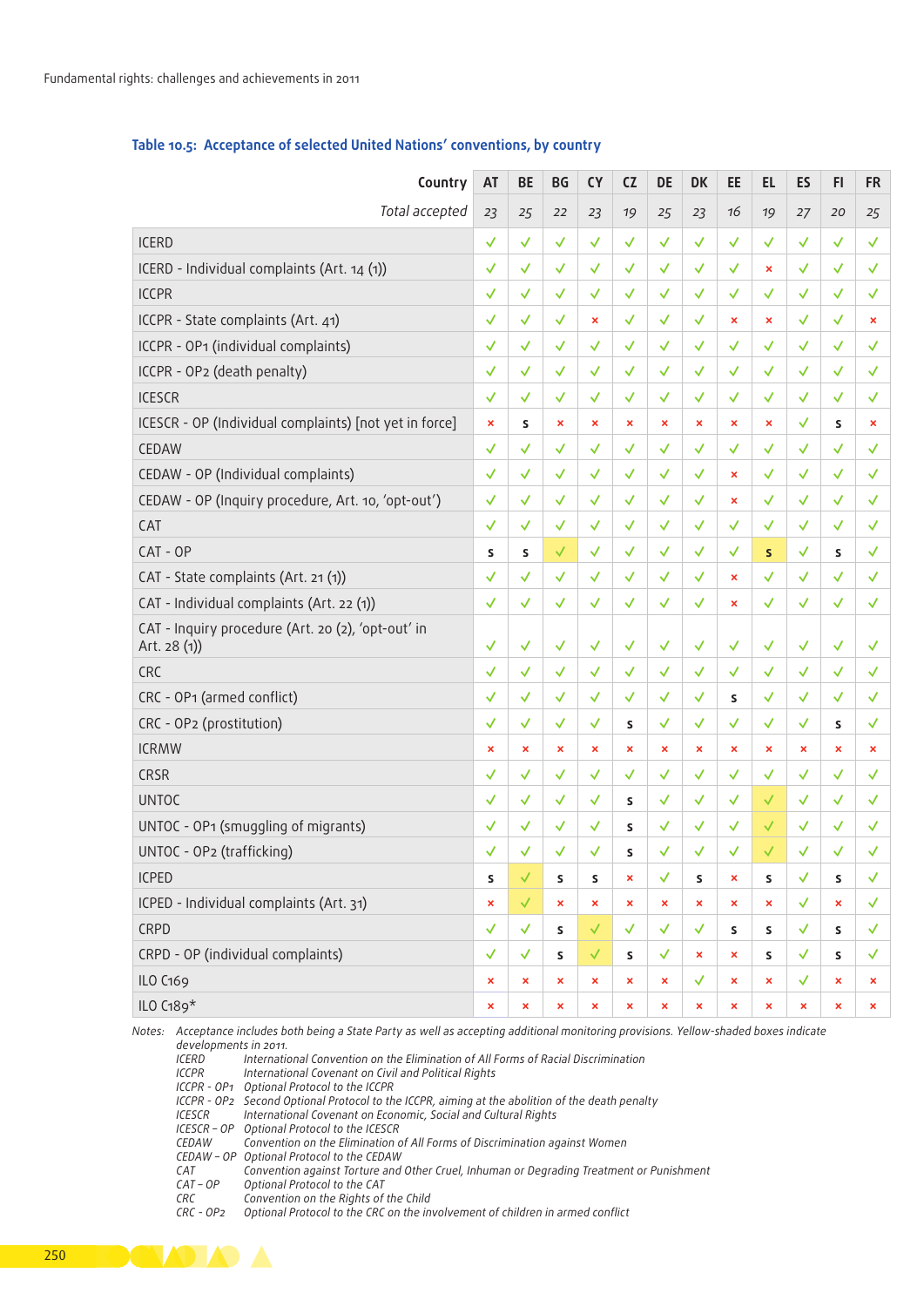### **Table 10.5: (continued)**

| <b>Total accepted</b>                                                        | HR             | UK                    | <b>SK</b>             | <b>SI</b>             | <b>SE</b>      | <b>RO</b>             | PT                   | <b>PL</b>                 | <b>NL</b>                                                                                                                                                                                                                                                                                                                                                                                                                                                                                                                               | <b>MT</b>                 | LV                    | LU                    |                                                                                                                       |                           | IE                                                                                                | HU                    |
|------------------------------------------------------------------------------|----------------|-----------------------|-----------------------|-----------------------|----------------|-----------------------|----------------------|---------------------------|-----------------------------------------------------------------------------------------------------------------------------------------------------------------------------------------------------------------------------------------------------------------------------------------------------------------------------------------------------------------------------------------------------------------------------------------------------------------------------------------------------------------------------------------|---------------------------|-----------------------|-----------------------|-----------------------------------------------------------------------------------------------------------------------|---------------------------|---------------------------------------------------------------------------------------------------|-----------------------|
| out of<br>28 countries                                                       | 23             | 21                    | 23                    | 24                    | 24             | 21                    | 22                   | 19                        | 24                                                                                                                                                                                                                                                                                                                                                                                                                                                                                                                                      | 20                        | 16                    | 23                    | 19                                                                                                                    | 23                        | 19                                                                                                | 23                    |
| 28                                                                           | $\checkmark$   | $\checkmark$          | ✓                     | $\checkmark$          | ✓              | $\checkmark$          | √                    | √                         | √                                                                                                                                                                                                                                                                                                                                                                                                                                                                                                                                       | √                         | ✓                     | √                     | √                                                                                                                     | √                         | √                                                                                                 | $\checkmark$          |
| 23                                                                           | $\pmb{\times}$ | $\mathbf{x}$          | $\checkmark$          | $\checkmark$          | √              | √                     | √                    | ✓                         | √                                                                                                                                                                                                                                                                                                                                                                                                                                                                                                                                       | $\checkmark$              | $\pmb{\times}$        | $\checkmark$          | $\pmb{\times}$                                                                                                        | $\checkmark$              | $\checkmark$                                                                                      | $\checkmark$          |
| 28                                                                           | $\checkmark$   | $\checkmark$          | ✓                     | $\checkmark$          | ✓              | √                     | $\checkmark$         | √                         | $\checkmark$                                                                                                                                                                                                                                                                                                                                                                                                                                                                                                                            | $\checkmark$              | $\checkmark$          | $\checkmark$          | √                                                                                                                     | √                         | √                                                                                                 | $\checkmark$          |
| 20                                                                           | $\checkmark$   | $\checkmark$          | $\checkmark$          | $\checkmark$          | $\checkmark$   | $\mathbf{x}$          | $\pmb{\times}$       | $\checkmark$              | √                                                                                                                                                                                                                                                                                                                                                                                                                                                                                                                                       | $\checkmark$              | $\boldsymbol{\times}$ | $\checkmark$          | $\pmb{\times}$                                                                                                        | $\checkmark$              | $\checkmark$                                                                                      | $\checkmark$          |
| $27$                                                                         | $\checkmark$   | $\mathbf{x}$          | ✓                     | $\checkmark$          | ✓              | $\checkmark$          | √                    | √                         | √                                                                                                                                                                                                                                                                                                                                                                                                                                                                                                                                       | √                         | ✓                     | $\checkmark$          | √                                                                                                                     | ✓                         | √                                                                                                 | $\checkmark$          |
| 26                                                                           | $\checkmark$   | $\checkmark$          | $\checkmark$          | $\checkmark$          | $\checkmark$   | $\checkmark$          | $\blacktriangledown$ | $\mathsf{s}$              | $\checkmark$                                                                                                                                                                                                                                                                                                                                                                                                                                                                                                                            | $\checkmark$              | $\pmb{\times}$        | ✓                     | $\checkmark$                                                                                                          | √                         | $\checkmark$                                                                                      | $\checkmark$          |
| 28                                                                           | $\checkmark$   | √                     | $\checkmark$          | $\checkmark$          | $\checkmark$   | $\checkmark$          | √                    | $\checkmark$              | $\checkmark$                                                                                                                                                                                                                                                                                                                                                                                                                                                                                                                            | √                         | $\checkmark$          | $\checkmark$          | √                                                                                                                     | √                         | √                                                                                                 | $\checkmark$          |
| $\mathbf{1}$                                                                 | $\pmb{\times}$ | $\mathbf{x}$          | S                     | $\mathsf{s}$          | $\pmb{\times}$ | $\pmb{\times}$        | S                    | $\boldsymbol{\mathsf{x}}$ | S.                                                                                                                                                                                                                                                                                                                                                                                                                                                                                                                                      | $\boldsymbol{\mathsf{x}}$ | $\pmb{\times}$        | S                     | $\pmb{\times}$                                                                                                        | S                         | $\mathbf x$                                                                                       | $\boldsymbol{\times}$ |
| 28                                                                           | $\checkmark$   | $\checkmark$          | $\checkmark$          | $\checkmark$          | ✓              | $\checkmark$          | √                    | √                         | $\checkmark$                                                                                                                                                                                                                                                                                                                                                                                                                                                                                                                            | √                         | ✓                     | $\checkmark$          | √                                                                                                                     | √                         | √                                                                                                 | $\checkmark$          |
| 25                                                                           | $\checkmark$   | $\checkmark$          | $\checkmark$          | $\checkmark$          | ✓              | √                     | $\checkmark$         | √                         | $\checkmark$                                                                                                                                                                                                                                                                                                                                                                                                                                                                                                                            | $\boldsymbol{\mathsf{x}}$ | $\pmb{\times}$        | ✓                     | √                                                                                                                     | √                         | $\checkmark$                                                                                      | $\checkmark$          |
| 25                                                                           | $\checkmark$   | $\checkmark$          | $\checkmark$          | $\checkmark$          | $\checkmark$   | √                     | $\checkmark$         | ✓                         | $\checkmark$                                                                                                                                                                                                                                                                                                                                                                                                                                                                                                                            | $\boldsymbol{\mathsf{x}}$ | $\pmb{\times}$        | $\checkmark$          | $\checkmark$                                                                                                          | √                         | $\checkmark$                                                                                      | $\checkmark$          |
| 28                                                                           | $\checkmark$   | $\checkmark$          | $\checkmark$          | $\checkmark$          | $\checkmark$   | $\checkmark$          | $\sqrt{}$            | √                         | $\checkmark$                                                                                                                                                                                                                                                                                                                                                                                                                                                                                                                            | $\checkmark$              | $\checkmark$          | $\checkmark$          | √                                                                                                                     | √                         | √                                                                                                 | $\checkmark$          |
| 17                                                                           | $\checkmark$   | $\checkmark$          | $\mathbf{x}$          | $\checkmark$          | $\checkmark$   | √                     | S                    | √                         | $\checkmark$                                                                                                                                                                                                                                                                                                                                                                                                                                                                                                                            | $\checkmark$              | $\pmb{\times}$        | $\checkmark$          | $\pmb{\times}$                                                                                                        | <b>S</b>                  | S.                                                                                                | $\boldsymbol{\times}$ |
| 24                                                                           | $\checkmark$   | $\checkmark$          | $\checkmark$          | $\checkmark$          | $\checkmark$   | $\checkmark$          | $\checkmark$         | $\boldsymbol{\mathsf{x}}$ | $\checkmark$                                                                                                                                                                                                                                                                                                                                                                                                                                                                                                                            | $\checkmark$              | $\pmb{\times}$        | $\checkmark$          | $\pmb{\times}$                                                                                                        | $\checkmark$              | $\checkmark$                                                                                      | $\checkmark$          |
| 23                                                                           | $\checkmark$   | $\mathbf{x}$          | √                     | $\checkmark$          | $\checkmark$   | $\mathbf{x}$          | √                    | √                         | $\checkmark$                                                                                                                                                                                                                                                                                                                                                                                                                                                                                                                            | $\checkmark$              | $\mathbf{x}$          | $\checkmark$          | $\mathbf x$                                                                                                           | $\checkmark$              | $\checkmark$                                                                                      | $\checkmark$          |
| $27$                                                                         | $\checkmark$   | $\checkmark$          | $\checkmark$          | $\checkmark$          | $\checkmark$   | $\checkmark$          | $\checkmark$         | $\mathbf{x}$              | $\checkmark$                                                                                                                                                                                                                                                                                                                                                                                                                                                                                                                            | $\checkmark$              | $\checkmark$          | $\checkmark$          | $\checkmark$                                                                                                          | $\checkmark$              | ✓                                                                                                 | $\checkmark$          |
| 28                                                                           | $\checkmark$   | $\checkmark$          | ✓                     | $\checkmark$          | ✓              | $\checkmark$          | √                    | √                         | √                                                                                                                                                                                                                                                                                                                                                                                                                                                                                                                                       | $\checkmark$              | $\checkmark$          | $\checkmark$          | √                                                                                                                     | ✓                         | √                                                                                                 | $\checkmark$          |
| $27$                                                                         | $\checkmark$   | $\checkmark$          | $\checkmark$          | $\checkmark$          | ✓              | √                     | $\blacktriangledown$ | ✓                         | $\checkmark$                                                                                                                                                                                                                                                                                                                                                                                                                                                                                                                            | $\checkmark$              | $\checkmark$          | ✓                     | √                                                                                                                     | √                         | $\checkmark$                                                                                      | $\checkmark$          |
| 25                                                                           | $\checkmark$   | $\checkmark$          | ✓                     | $\checkmark$          | $\checkmark$   | √                     | √                    | √                         | $\checkmark$                                                                                                                                                                                                                                                                                                                                                                                                                                                                                                                            | ✓                         | $\checkmark$          | $\checkmark$          | √                                                                                                                     | √                         | S.                                                                                                | $\checkmark$          |
|                                                                              | $\pmb{\times}$ | $\mathbf{x}$          | $\mathbf{x}$          | $\boldsymbol{\times}$ | $\pmb{\times}$ | $\mathbf{x}$          | $\pmb{\times}$       | $\boldsymbol{\mathsf{x}}$ | $\mathbf x$                                                                                                                                                                                                                                                                                                                                                                                                                                                                                                                             | $\boldsymbol{\mathsf{x}}$ | $\mathbf{x}$          | $\pmb{\times}$        | $\pmb{\times}$                                                                                                        | $\boldsymbol{\mathsf{x}}$ | $\mathbf x$                                                                                       | $\boldsymbol{\times}$ |
| 28                                                                           | $\checkmark$   | $\checkmark$          | ✓                     | $\checkmark$          | $\checkmark$   | $\checkmark$          | $\checkmark$         | √                         | √                                                                                                                                                                                                                                                                                                                                                                                                                                                                                                                                       | ✓                         | $\checkmark$          | $\checkmark$          | $\checkmark$                                                                                                          | √                         | $\checkmark$                                                                                      | $\checkmark$          |
| $27$                                                                         | $\checkmark$   | $\checkmark$          | $\checkmark$          | $\checkmark$          | $\checkmark$   | $\checkmark$          | $\checkmark$         | √                         | $\checkmark$                                                                                                                                                                                                                                                                                                                                                                                                                                                                                                                            | $\checkmark$              | $\checkmark$          | $\checkmark$          | √                                                                                                                     | √                         | $\checkmark$                                                                                      | $\checkmark$          |
| 25                                                                           | $\checkmark$   | $\checkmark$          | $\checkmark$          | $\checkmark$          | $\checkmark$   | √                     | √                    | √                         | $\checkmark$                                                                                                                                                                                                                                                                                                                                                                                                                                                                                                                            | $\checkmark$              | $\checkmark$          | S                     | √                                                                                                                     | √                         | S.                                                                                                | $\checkmark$          |
| 27                                                                           | $\checkmark$   | $\checkmark$          | $\checkmark$          | $\checkmark$          | $\checkmark$   | $\checkmark$          | $\checkmark$         | ✓                         | $\checkmark$                                                                                                                                                                                                                                                                                                                                                                                                                                                                                                                            | $\checkmark$              | $\checkmark$          | ✓                     | $\checkmark$                                                                                                          | √                         | $\checkmark$                                                                                      | $\checkmark$          |
| 5                                                                            | S              | $\mathbf{x}$          | $\mathsf{s}$          | $\mathsf{s}$          | S.             | S.                    | S.                   | $\mathbf{x}$              |                                                                                                                                                                                                                                                                                                                                                                                                                                                                                                                                         | S.                        | $\mathbf{x}$          | $\mathsf{s}$          | S.                                                                                                                    | S.                        | S.                                                                                                | $\mathbf x$           |
| $\overline{4}$                                                               | $\pmb{\times}$ | $\propto$             | $\pmb{\times}$        | $\propto$             | $\mathbf{x}$   | $\pmb{\times}$        | $\pmb{\times}$       | $\propto$                 | $\checkmark$                                                                                                                                                                                                                                                                                                                                                                                                                                                                                                                            | $\mathbf{x}$              | $\mathbf{x}$          | $\pmb{\times}$        | $\pmb{\times}$                                                                                                        | $\boldsymbol{\times}$     | $\pmb{\times}$                                                                                    | $\mathbf{x}$          |
| 20                                                                           | $\checkmark$   | $\checkmark$          | $\checkmark$          | $\checkmark$          | $\checkmark$   | $\checkmark$          | $\checkmark$         | S                         | $\mathsf{s}$                                                                                                                                                                                                                                                                                                                                                                                                                                                                                                                            | S                         | $\checkmark$          | $\checkmark$          | $\checkmark$                                                                                                          | $\checkmark$              | S.                                                                                                | $\checkmark$          |
| 17                                                                           | $\checkmark$   | $\checkmark$          | $\checkmark$          | $\checkmark$          | $\checkmark$   | $\mathsf{s}$          | $\checkmark$         | $\pmb{\times}$            | $\pmb{\times}$                                                                                                                                                                                                                                                                                                                                                                                                                                                                                                                          | S                         | $\checkmark$          | $\checkmark$          | $\checkmark$                                                                                                          | $\checkmark$              | $\pmb{\times}$                                                                                    | $\checkmark$          |
| $\overline{3}$                                                               | $\mathbf{x}$   | $\boldsymbol{\times}$ | $\boldsymbol{\times}$ | $\pmb{\times}$        | $\mathbf{x}$   | $\boldsymbol{\times}$ | $\pmb{\times}$       | $\pmb{\times}$            | $\checkmark$                                                                                                                                                                                                                                                                                                                                                                                                                                                                                                                            | $\boldsymbol{\times}$     | $\boldsymbol{\times}$ | $\boldsymbol{\times}$ | $\mathbf x$                                                                                                           | $\mathbf x$               | $\pmb{\times}$                                                                                    | $\mathbf x$           |
|                                                                              | $\pmb{\times}$ | $\mathbf{x}$          | $\pmb{\times}$        | $\pmb{\times}$        | $\pmb{\times}$ | $\pmb{\times}$        | $\pmb{\times}$       | $\boldsymbol{\times}$     | $\pmb{\times}$                                                                                                                                                                                                                                                                                                                                                                                                                                                                                                                          | $\boldsymbol{\times}$     | $\boldsymbol{\times}$ | $\pmb{\times}$        | $\pmb{\times}$                                                                                                        | $\mathbf{x}$              | $\pmb{\times}$                                                                                    | $\mathbf{x}$          |
| $\checkmark$ = State Party<br>applicable<br>$s =$ signed<br>$x = not$ signed |                |                       |                       |                       |                |                       |                      |                           | International Convention on the Protection of the Rights of All Migrant Workers and Members of<br>International Convention for the Protection of All Persons from Enforced Disappearance<br>Convention on the Rights of Persons with Disabilities<br>Convention on Transnational Organized Crime<br>UNTOC - Op 1 Optional Protocol 1 to the CTOC on smuggling migrants<br>UNTOC - Op 2 Optional Protocol 2 to the CTOC on trafficking<br>Convention relating to the Status of Refugees<br>was adopted in 2011, but is not yet in force. |                           |                       |                       | Their Families<br>Optional Protocol to the CRPD<br>Indigenous Tribal People Convention<br>Domestic Workers Convention |                           | ICRMW<br>ICPED<br>CRPD<br>CRPD - OP<br>ILO C169<br>ILO C189<br><b>UNTOC</b><br>CRSR<br>* ILO C189 |                       |

*Source: FRA, 2011; data extracted from United Nations website 'Treaty Collection', available at:<http://treaties.un.org>*

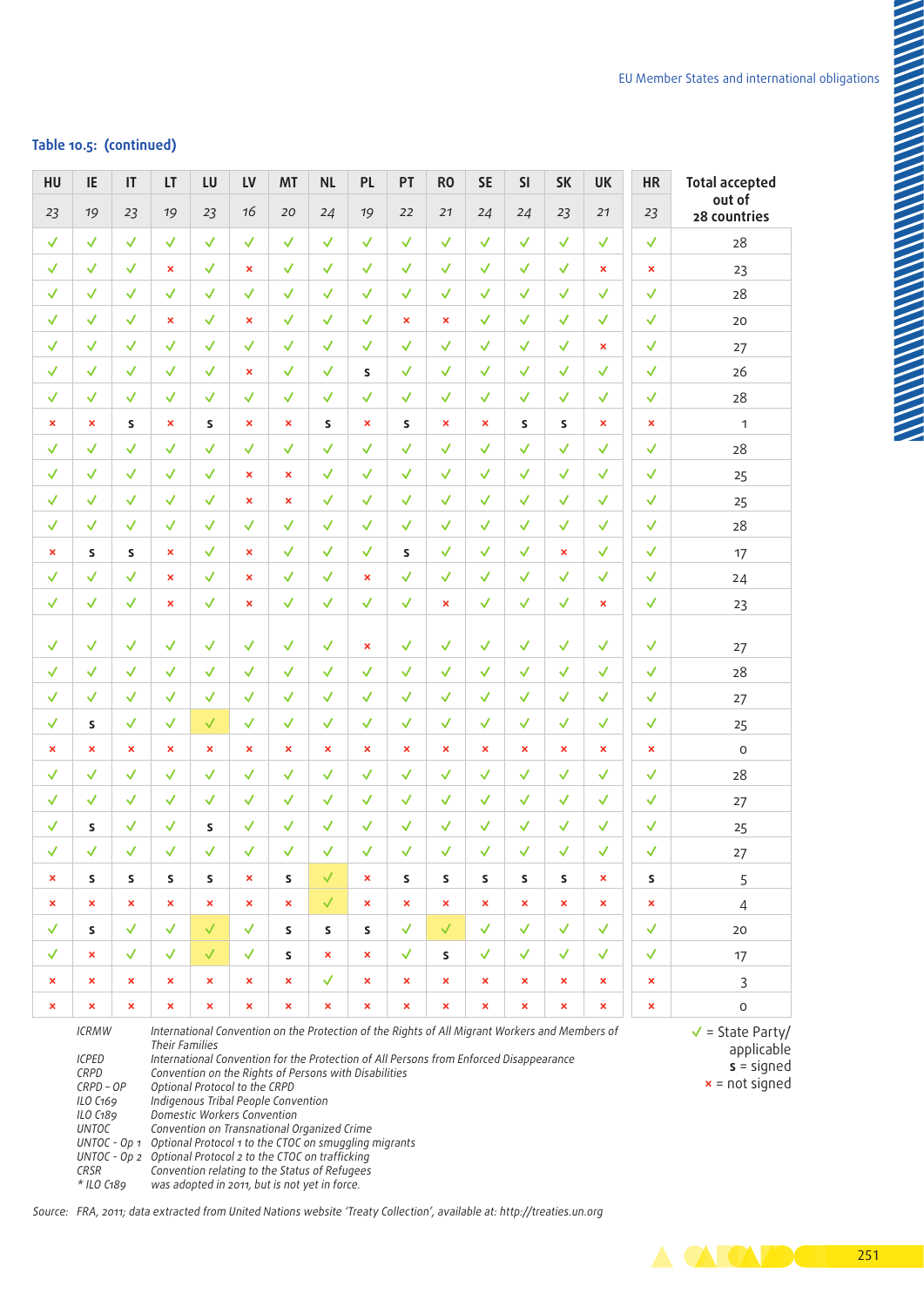|           | <b>Total</b> | Accepted*              | Postponed              | Rejected |  |  |  |  |  |  |  |
|-----------|--------------|------------------------|------------------------|----------|--|--|--|--|--|--|--|
| AT        | 170          | 135                    | $\mathbf{o}$           | 35       |  |  |  |  |  |  |  |
| <b>BE</b> | 155          | 112                    | 13                     | 30       |  |  |  |  |  |  |  |
| <b>DK</b> | 133          | 82                     | $\overline{2}$         | 49       |  |  |  |  |  |  |  |
| EE        | 125          | 91<br>22               |                        |          |  |  |  |  |  |  |  |
| <b>EL</b> | 139          | 116                    | $\overline{2}$         | 21       |  |  |  |  |  |  |  |
| HU        | 148          | 113                    | 29                     | 6        |  |  |  |  |  |  |  |
| IE        |              | Pending results report |                        |          |  |  |  |  |  |  |  |
| LT        |              |                        | Pending results report |          |  |  |  |  |  |  |  |
| LV        | 122          | 44<br>71               |                        |          |  |  |  |  |  |  |  |

#### Table 10.6: Universal Periodic Review recommendations in 2011, by country

*Notes: \* Numbers are subject to change as postponed or rejected recommendations may later be accepted.* 

*Please note that these figures may differ depending on the source used for compiling the data.*

Source: FRA, 2011; the table draws on information available at: [www.upr-info.org/+Detailed-statistics-available+.html](http://www.upr<2011>info.org/+Detailed<2011>statistics<2011>available+.html) and [www.ohchr.org/](http://www.ohchr.org/EN/HRBodies/UPR/Pages/UPRMain.aspx) *[EN/HRBodies/UPR/Pages/UPRMain.aspx](http://www.ohchr.org/EN/HRBodies/UPR/Pages/UPRMain.aspx)*

As Table 10.6 shows, in 2011 nine EU Member States underwent the UPR procedure: **Austria, Belgium, Den‑ mark, Estonia, Greece, Hungary, Ireland, Latvia** and **Lithuania**. 8

The UPR Working Group issues recommendations based on the reviews, suggesting how human rights obligations can be met more effectively at the national level. States have the option to accept, reject or postpone implementation of these recommendations. **Belgium**, for example, received 121 recommendations, accepting 85, rejecting six and postponing 13. **Latvia** accepted 71, rejected seven and postponed four of the 122 recommendations it received. The reasons for rejection or postponement of recommendations vary from country to country, and include postponements in order to consider how to approach best a recommendation or rejection because similar steps are already underway. Belgium, for instance, rejected a recommendation on establishing a national plan for human rights because it had already begun implementing a sectoral approach to human rights.<sup>9</sup>

In contrast to the UPR system, which considers the entire human rights record of a state, UN treaty‑monitoring bodies monitor the implementation of rights guaranteed under their respective treaties. A treaty body generally conducts a review on the basis of regular reports submitted by the state in question. Review cycles of treaty bodies typically range between four and five years, with the exception of the Convention on the Elimination of All Forms of Racial Discrimination (CERD), which has a two‑year cycle. In 2011, several EU Member States were reviewed by UN treaty‑monitoring bodies. As Table 10.7 shows, of all the treaty bodies, the monitoring body for CERD, the Committee on the Elimination of Racial Discrimination, reviewed the greatest number of EU Member States in 2011: the **Czech Republic, Ire‑ land, Lithuania, Malta, Spain** and the **United Kingdom**. The table shows that EU Member States are subject to a diverse range of monitoring activities both at the UN and Council of Europe level.

### 10.5. Securing fundamental rights protection and promotion

The interplay appears to be increasing between national, European and UN mechanisms for protecting and promoting human rights. In light of the substantial EU competencies, the Regional Office for Europe of the UN Office of the High Commissioner for Human Rights published a report in 2011 on *The European Union and international human rights law.*10 The report concludes with a series of recommendations directed both at EU and UN bodies, including an overarching suggestion that the EU, its Member States and UN human rights bodies should cooperate closely to minimise the risk of gaps in the protection of human rights in the European region. Such a degree of coordination and cross‑fertilisation among national, European and UN levels could help secure a European landscape in



<sup>8</sup> For more information about UPR sessions, see: [www.ohchr.](http://www.ohchr.org/EN/HRBodies/UPR/Pages/UPRSessions.aspx) [org/EN/HRBodies/UPR/Pages/UPRSessions.aspx.](http://www.ohchr.org/EN/HRBodies/UPR/Pages/UPRSessions.aspx)

<sup>9</sup> United Nations, Human Rights Council (2011), 'Human Rights Council adopts outcomes of Universal Periodic Review on Belgium, Denmark and Palau', Press release, 21 September 2011[.](http://www.ohchr.org/en/NewsEvents/Pages/DisplayNews.aspx?NewsID=11406&LangID=E.)

<sup>10</sup> United Nations, Human Rights Office of the High Commissioner, Europe Regional Office (2011), *The European Union and International Human Rights Law*.